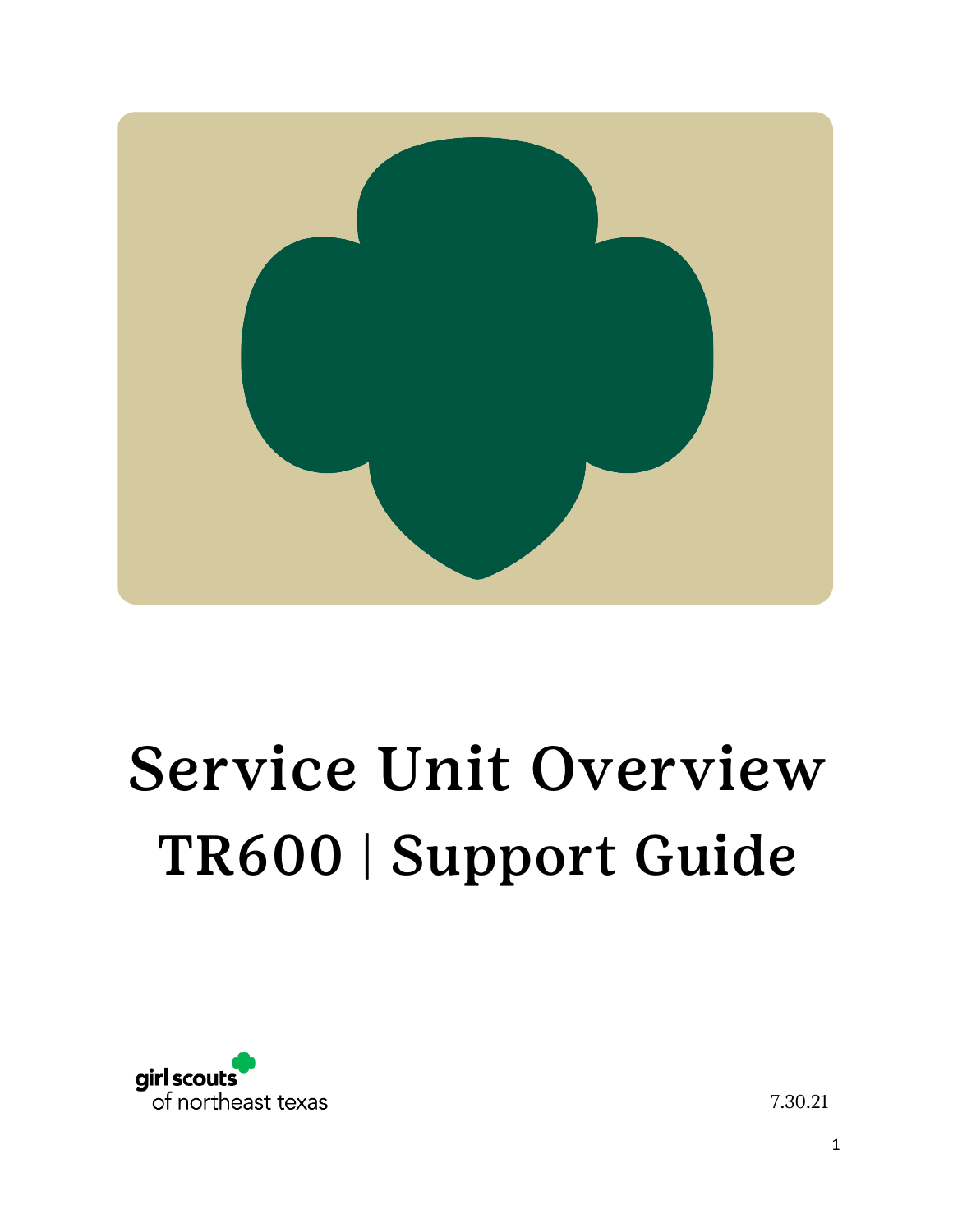

Dear Service Unit Volunteer,

Thank you for volunteering to serve on your Girls Scouts of Northeast Texas Service Unit Team! The work of a Service Unit Volunteer is incredibly important, and we appreciate the commitment you consistently make to Girl Scouts.

Your biggest mission as a Service Unit Volunteer is to help facilitate and create an environment of inclusivity and support

in your local area. In truth, you are a champion for all girls in your community.

As we begin an exciting year with Girl Scouts, keep in mind that other area teams may look different than yours. That's the great thing about Girl Scouts! We are possibility thinkers and innovators, so we do our best to accommodate the many different schedules, needs, and interests of our girls and volunteers.

So much happens behind the scenes in Girl Scouts. Many girls and adults don't realize what it takes to keep our troops running smoothly. As a Service Unit Volunteer, you play a vital role in helping to support our largest group of volunteers (our troop leaders), and our girls!

You and your Service Unit Team set the tone for their Girl Scout experience and are the liaison between the council and your community. With you on their side, every troop leader and every girl is sure to have an amazing Girl Scout adventure.

As Service Unit Volunteer, you will partner with your Girl Scouts of Northeast Texas Membership Manager and the other members of your Service Unit Team to provide leadership and guidance to the girl and adult members in your area.

Your Membership Manager will reach out at least once a month to check in, but if you have questions along the way or find that you need additional support or guidance, remember that you may contact us at any time!

The TR600 Support Guide is intended to help prepare your Service Unit Team for success. It includes additional resources that complement the full TR600 course in gsLearn. Inside this guide, you will find ways to organize, plan, and collaborate with your Service Unit Team to ensure that all girls and adults have a safe, fun, and successful Girl Scout experience.

As more resources become available, your Membership Manager will notify you. You may also view the most up to date resources at **[gsnetx.org/suvolunteers.](http://www.gsnetx.org/suvolunteers)** 

Thank you,

GSNETX Membership Team [susupport@gsnetx.org](mailto:susupport@gsnetx.org) (972) 349 - 2400

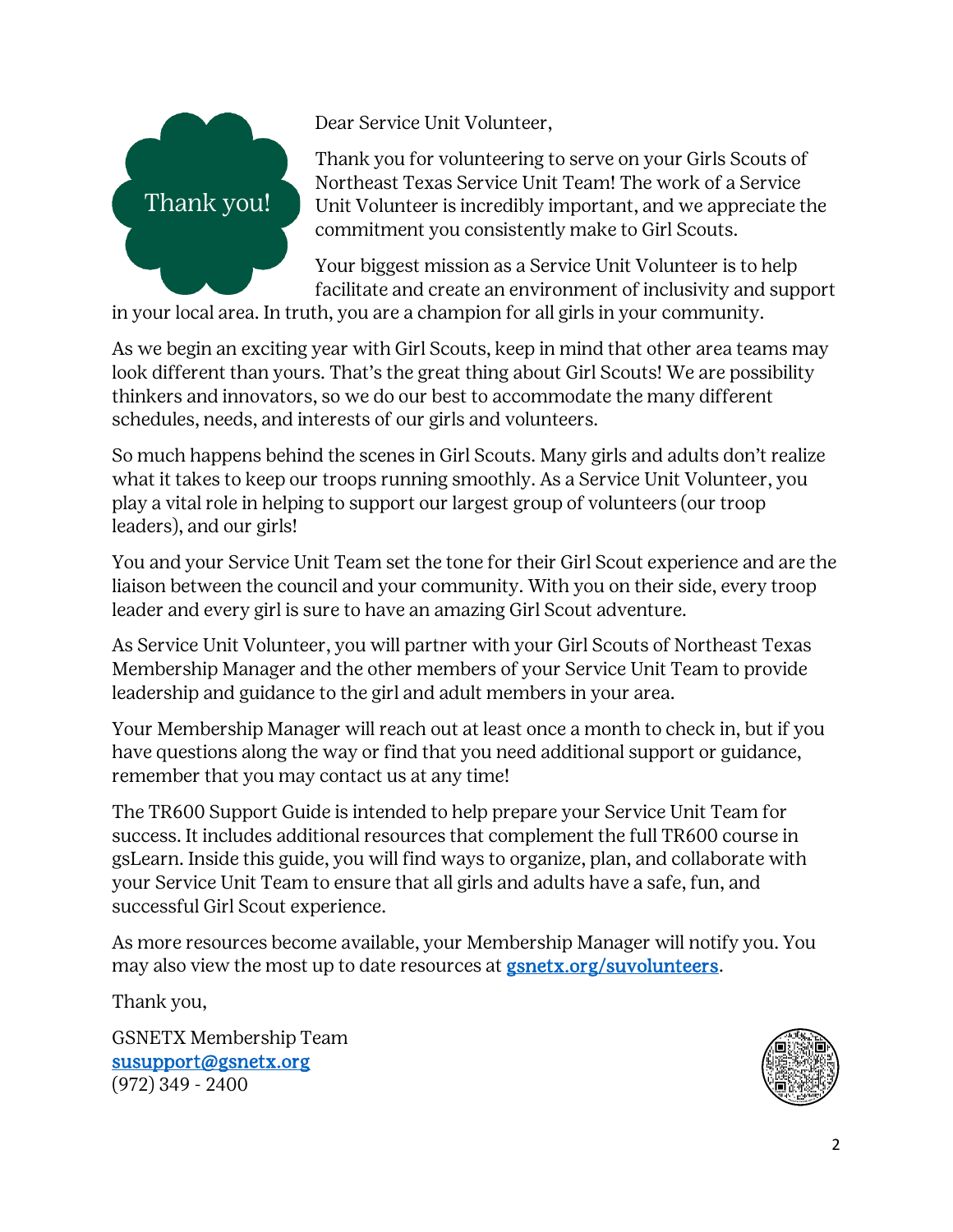### SUPPORT GUIDE OVERVIEW



Special topic titles are located beneath the chapter titles, color coded by topic.



Things to remember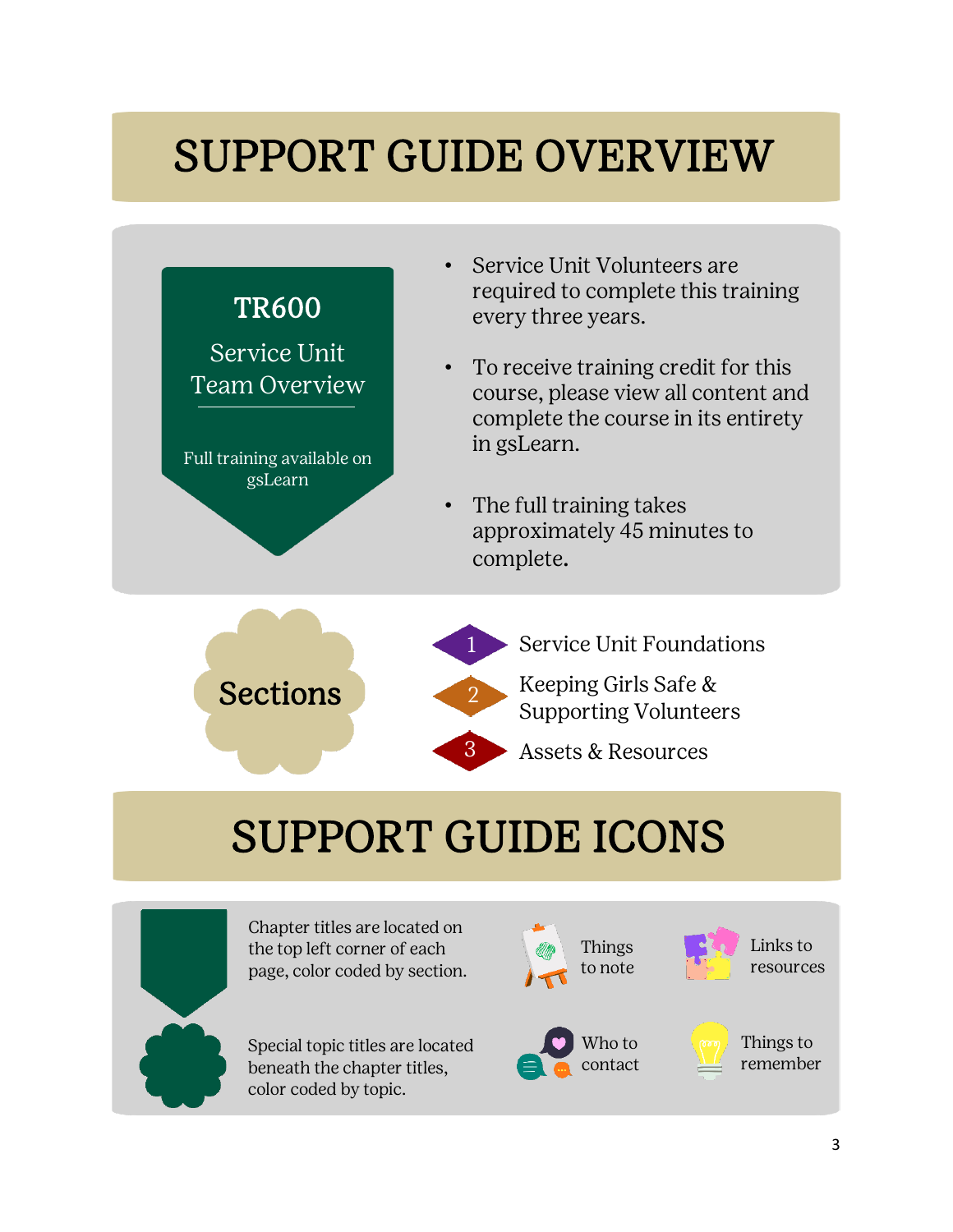

In this section, we will learn the foundations of a successful service unit.

This section includes 5 topics:

| Purpose of a service unit              | Pg. 5    |
|----------------------------------------|----------|
| How service units are assigned         | Pg. $5$  |
| Behaviors of a successful service unit | Pg. $6$  |
| Functions of a service unit            | Pg. 7    |
| Suggested service unit roles           | Pg. 9-11 |
| <b>Staff Support</b>                   | Pg. 12   |
| <b>Subject Matter Experts</b>          | Pg.13    |

If you are following along with TR600 training in gsLearn, this portion will take approximately 17 minutes to complete.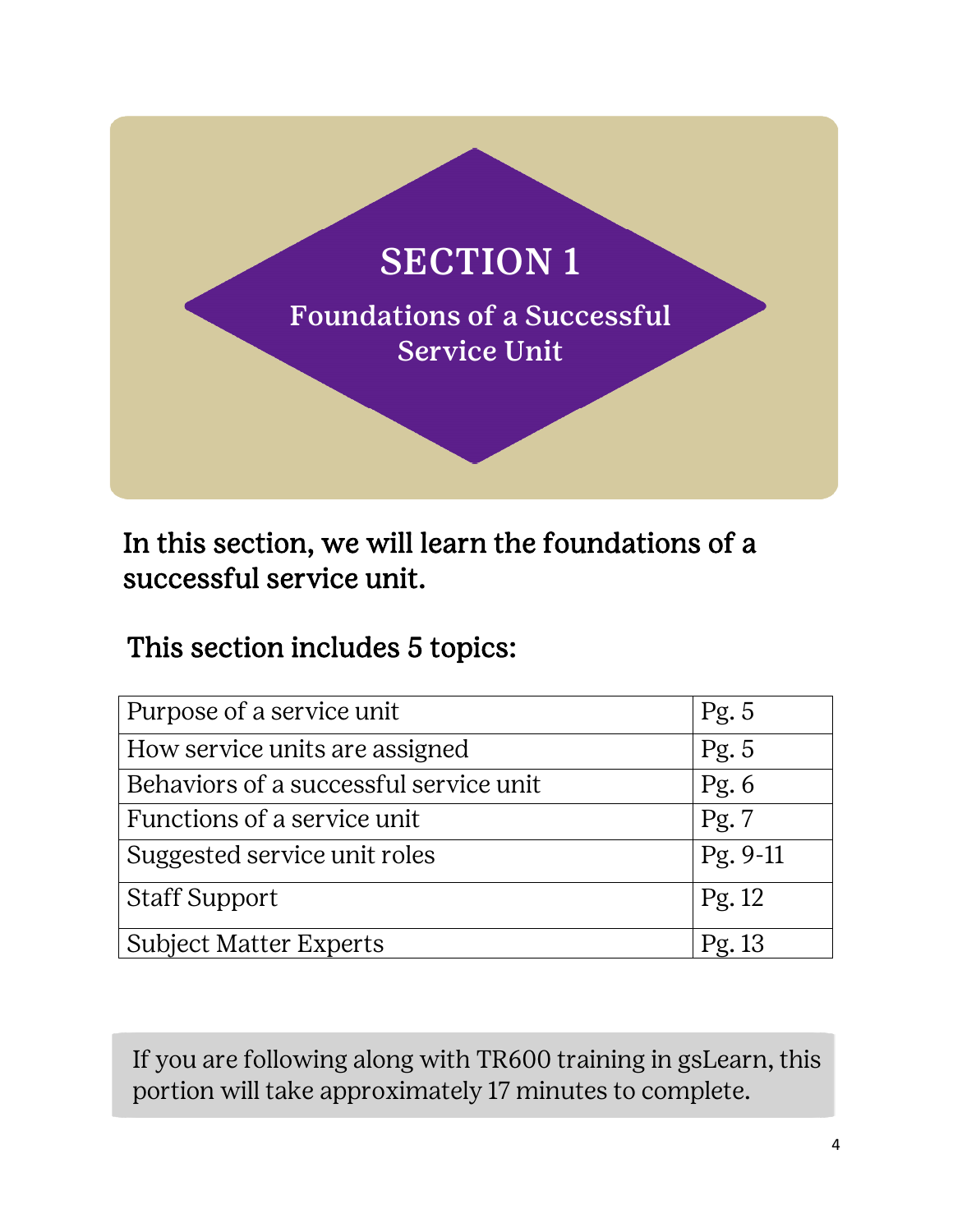

Girl Scouts of Northeast Texas covers 32 counties – that's 23,000 square miles! Our area begins just north of Waco and extends to the Oklahoma state line, and from Irving to the Louisiana border. GSNETX is divided into 70 service units to build a sense of community a strong experience for our members.

#### Service Units are:

- Located within a specifically defined geographic area
- Designed to best serve the girls & volunteers in the area
- May be a small cluster of schools, neighborhoods, or as large as an entire city or county





If you are unsure of your specific service unit boundaries, please contact your GSNETX Membership Manager.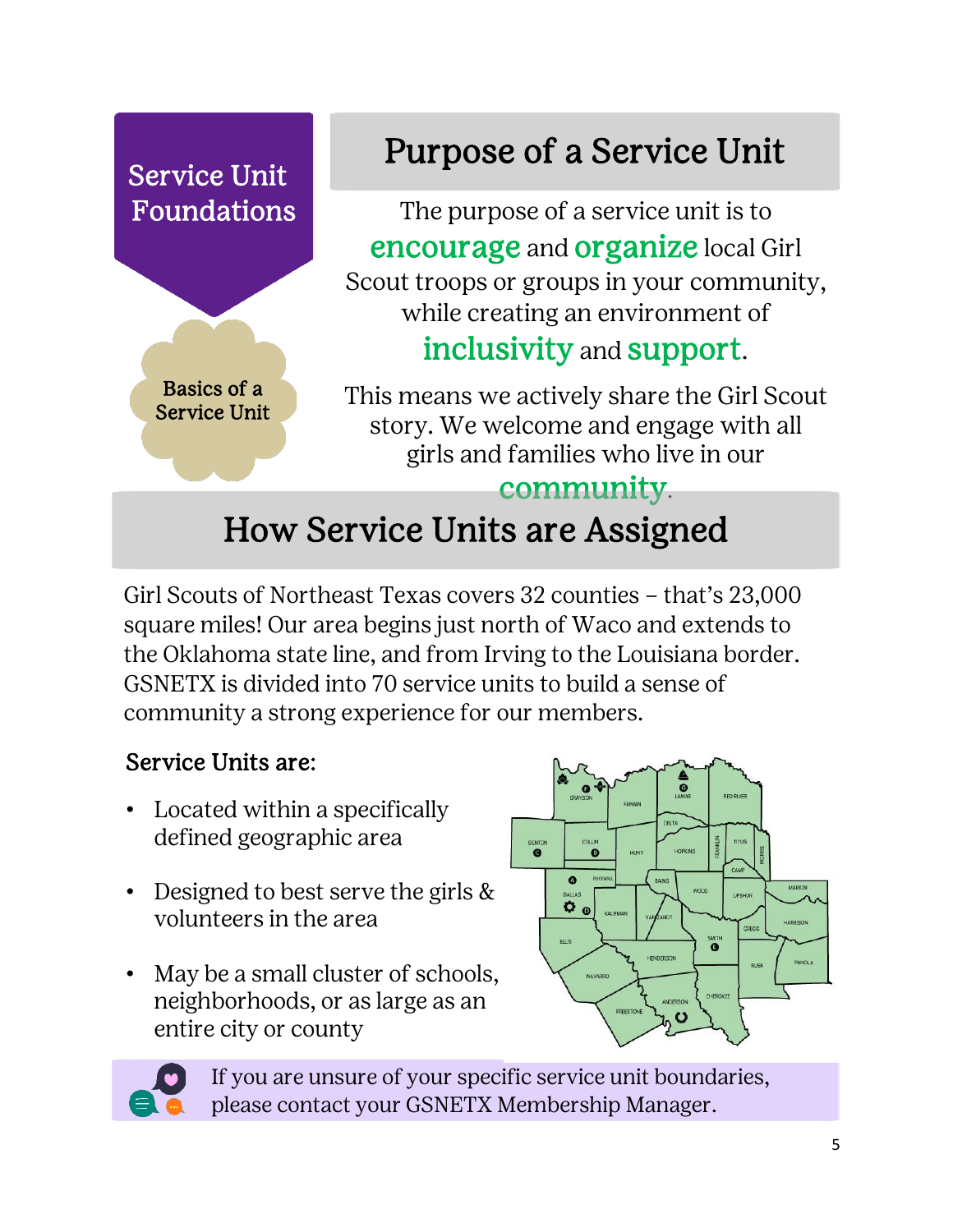# Service Unit Foundations 5 Key **Behaviors** View full role

descriptions, training guides, and volunteer agreements at [gsnetx.org/suvolunteers](http://www.gsnetx.org/suvolunteers) 

### Successful Service Unit Behaviors

Research tells us that healthy service units do these 5 things:

- 1 Engage local community. Encourage the overall mission of Girl Scouts of Northeast Texas.
- 2 Inspire local girls & adults to join.<br>2 Advocate for Girl Scouts within your
	- social circle, school or neighborhood.
- 3 Encourage & support local members. This includes girls, leaders, volunteers, parents, caregivers, and donors.
- $\boldsymbol{A}$  Engage & retain existing members. Plan and host local SU events and opportunities.
- 5 Encourage & support local volunteers. Help them feel connected, appreciated, and supported.

As you review these behaviors, think of your service unit:

What are your service unit's strengths?

Which behaviors are areas where your service unit can improve?

 $\overline{\phantom{a}}$  ,  $\overline{\phantom{a}}$  ,  $\overline{\phantom{a}}$  ,  $\overline{\phantom{a}}$  ,  $\overline{\phantom{a}}$  ,  $\overline{\phantom{a}}$  ,  $\overline{\phantom{a}}$  ,  $\overline{\phantom{a}}$  ,  $\overline{\phantom{a}}$  ,  $\overline{\phantom{a}}$  ,  $\overline{\phantom{a}}$  ,  $\overline{\phantom{a}}$  ,  $\overline{\phantom{a}}$  ,  $\overline{\phantom{a}}$  ,  $\overline{\phantom{a}}$  ,  $\overline{\phantom{a}}$ 

 $\overline{\phantom{a}}$  ,  $\overline{\phantom{a}}$  ,  $\overline{\phantom{a}}$  ,  $\overline{\phantom{a}}$  ,  $\overline{\phantom{a}}$  ,  $\overline{\phantom{a}}$  ,  $\overline{\phantom{a}}$  ,  $\overline{\phantom{a}}$  ,  $\overline{\phantom{a}}$  ,  $\overline{\phantom{a}}$  ,  $\overline{\phantom{a}}$  ,  $\overline{\phantom{a}}$  ,  $\overline{\phantom{a}}$  ,  $\overline{\phantom{a}}$  ,  $\overline{\phantom{a}}$  ,  $\overline{\phantom{a}}$ 

 $\overline{\phantom{a}}$  ,  $\overline{\phantom{a}}$  ,  $\overline{\phantom{a}}$  ,  $\overline{\phantom{a}}$  ,  $\overline{\phantom{a}}$  ,  $\overline{\phantom{a}}$  ,  $\overline{\phantom{a}}$  ,  $\overline{\phantom{a}}$  ,  $\overline{\phantom{a}}$  ,  $\overline{\phantom{a}}$  ,  $\overline{\phantom{a}}$  ,  $\overline{\phantom{a}}$  ,  $\overline{\phantom{a}}$  ,  $\overline{\phantom{a}}$  ,  $\overline{\phantom{a}}$  ,  $\overline{\phantom{a}}$ 

How will you personally contribute to the success of the team?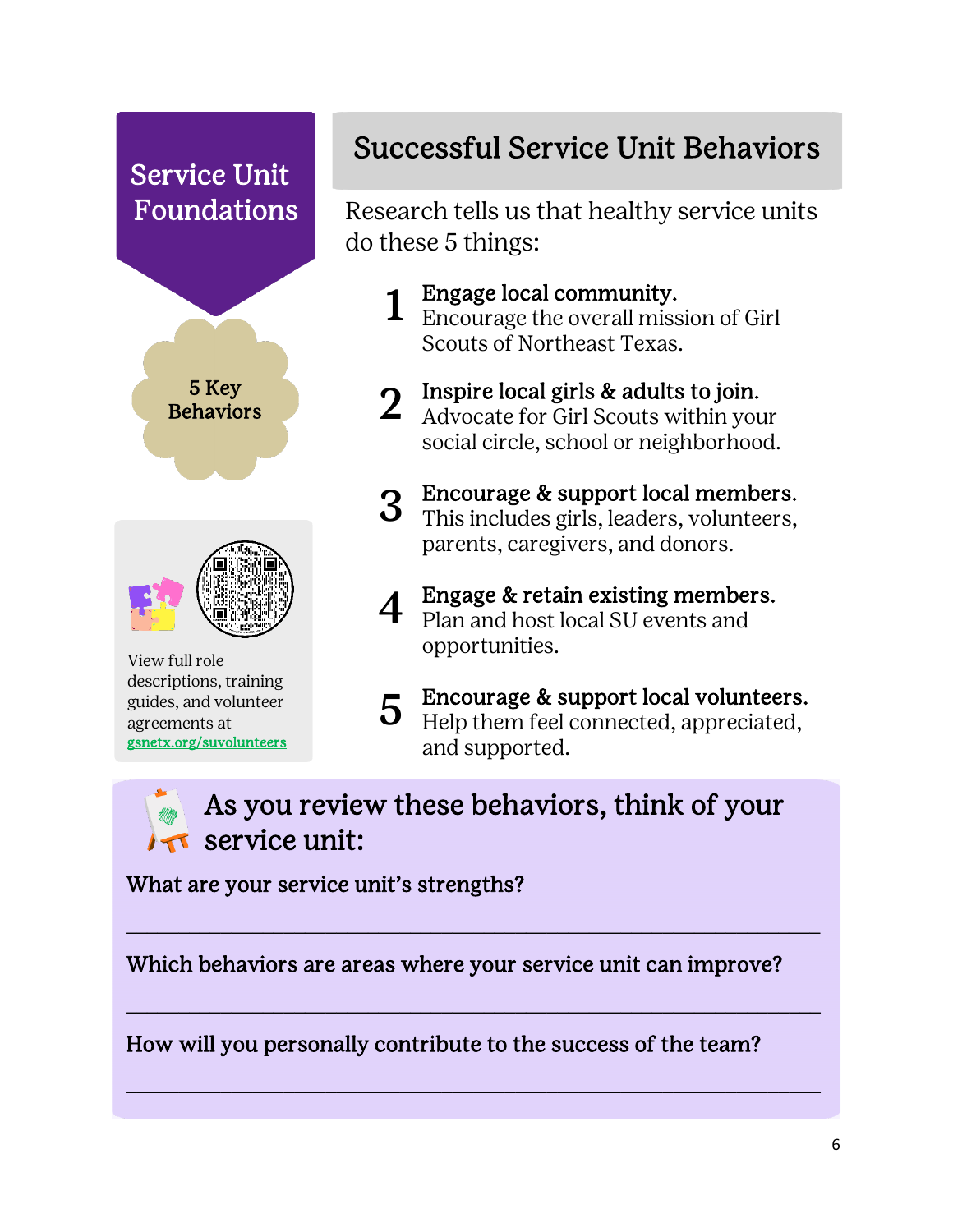



View full role descriptions, training guides, and volunteer agreements at [gsnetx.org/suvolunteers](http://www.gsnetx.org/suvolunteers) 

> "Ours is a circle of friends united by ideals."

Juliette Gordon Low

### Functions of a Service Unit

The work of a service unit provides an incredible base of support for local volunteers.

#### The essential functions of a service unit are to:

1 Inspire local girls & adults to join. Advocate for Girl Scouts within your social circle, school, or neighborhood.

2 Support volunteers.<br>2 Encourage, mentor, show appreciation, connect them with others.

3 Recognize volunteers. Show appreciation, nominate for Adult Awards.

#### **4** Host events and activities to engage Girl Scouts.

Choose a badge, patch, journey, or just have fun!

5 Promote fundraisers. Fall Product, Cookies, Family Partnership.

6 Engage local alums. Enlist to share leadership journey, teach a skillset, or mentor girl members.

7 Submit reports on time. Annual financial reports, SU planning documents.

8 Develop networks. Find program providers, mentors, volunteers, alums, & new Girl Scouts.

**9** Warm and welcoming team.<br>Create a sense of belonging for Create a sense of belonging for all girls in your community.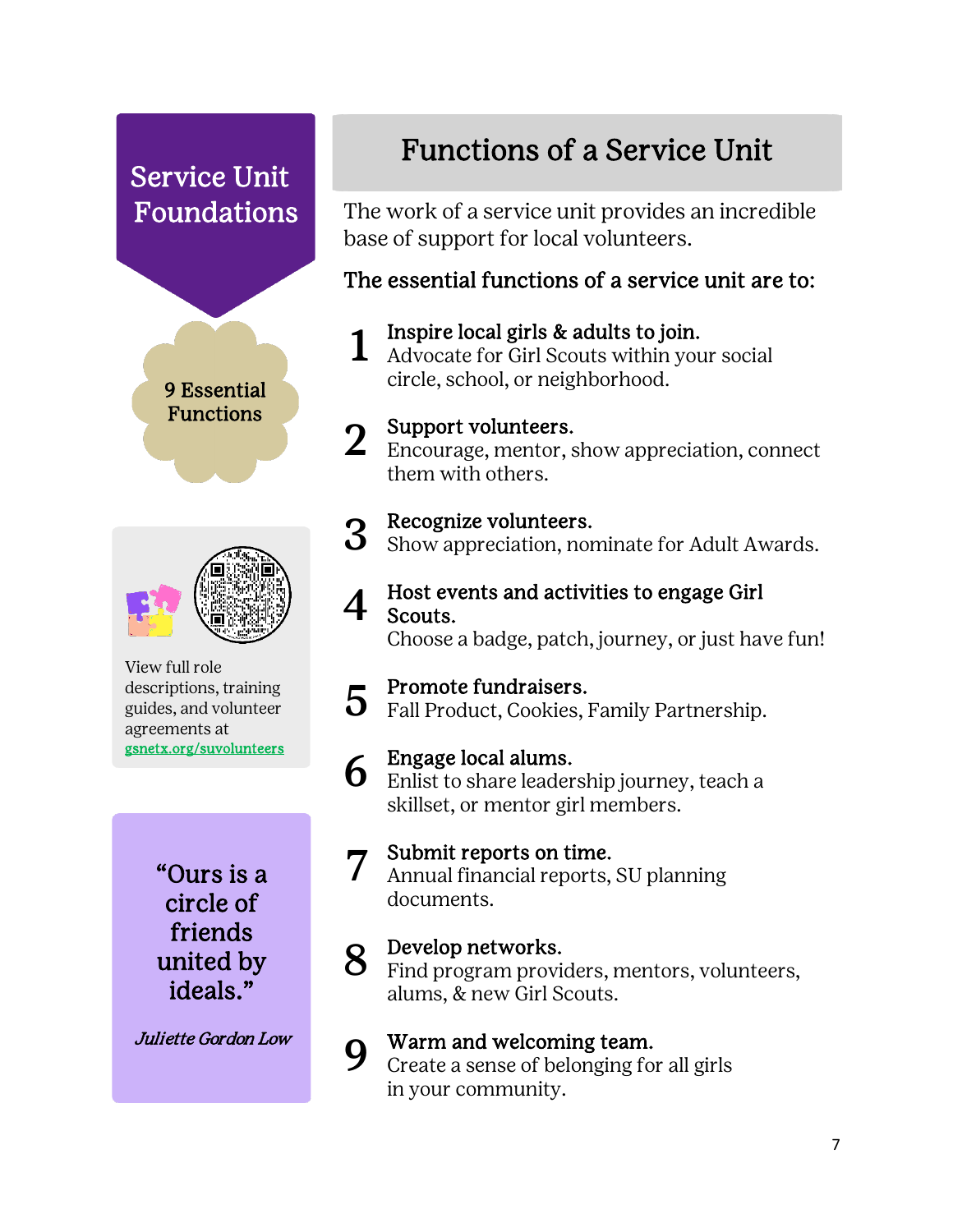



View full role descriptions, training guides, and volunteer agreements at [gsnetx.org/suvolunteers](http://www.gsnetx.org/suvolunteers) 

#### Important Service Unit Roles

On the next several pages, we'll review Service Unit Volunteer roles by category.

#### To help create a strong team, follow this recommended list of service unit positions.

| <b>Core Roles</b>       | Highest priority. Fill these first.                                         |
|-------------------------|-----------------------------------------------------------------------------|
| Core Appointed<br>Roles | Appointed by GSNETX staff.                                                  |
| <b>Support Roles</b>    | Layer these in based on specific<br>service unit priorities.                |
| Singular Roles          | These roles should not be<br>layered with other service unit<br>roles.      |
| <b>Additional Roles</b> | Identified by Service Unit Team,<br>no formal GSNETX training<br>available. |



Regardless of the path you take when building your team, make sure that no single volunteer takes on more responsibilities than they can reasonably carry out.



While recognizing that every service unit is different, we recommend that service unit positions rotate at least every 2- 3 years.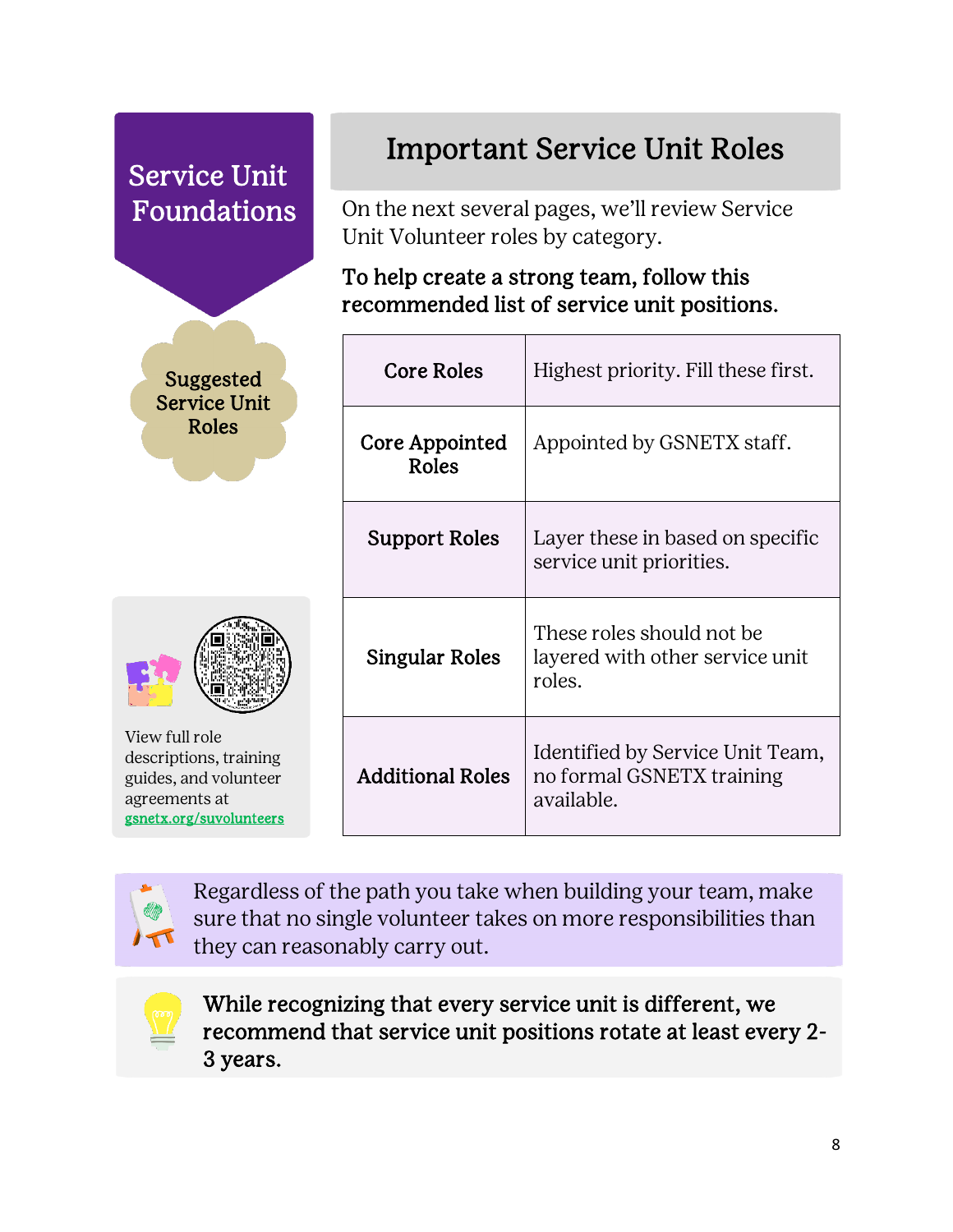$\overline{\phantom{a}}$ 

### Core Roles

Depending on the size and capacity of your service unit, the following core positions are recommended for your team.

| Manager          | Develops, promotes, manages, and maintains      |
|------------------|-------------------------------------------------|
|                  | Girl Scouting throughout the service unit.      |
| <b>Treasurer</b> | Maintains accurate financial records of the     |
|                  | service unit and oversee compliance of GSNETX   |
|                  | financial procedures of troops.                 |
| Troop            | Organizes and maintains troops and groups,      |
| Organizer        | creating an environment of inclusivity. Ensures |
|                  | there is a place for every girl interested in   |
|                  | ining.                                          |

Suggested Service Unit Roles

| Recruiter                       | Inspires local girls & adults to join Girl Scouts. Conducts<br>recruitment activities and acts as a brand ambassador within<br>the service unit. |
|---------------------------------|--------------------------------------------------------------------------------------------------------------------------------------------------|
| <b>Adult Recognitions</b>       | Promotes recognition for adult volunteers within the service                                                                                     |
| Specialist                      | unit.                                                                                                                                            |
| <b>Family Partnership</b>       | Ensures Service Unit Volunteers, troop volunteers, parents and                                                                                   |
| Coordinator                     | caregivers are made aware of the opportunity to give through                                                                                     |
|                                 | the Family Partnership Campaign.                                                                                                                 |
| <b>Fall Product Coordinator</b> | Ensures the opportunity for girls to participate in the Fall                                                                                     |
|                                 | Product Program. Supports Troop Fall Product Coordinators.                                                                                       |
| Cookie Program                  | Supports and communicates important information to the                                                                                           |
| Coordinator                     | Troop Cookie Coordinators, distributes product to troops, and                                                                                    |
|                                 | may oversee Cookie Booths.                                                                                                                       |

### Core Appointed Roles

The Service Unit Manager is appointed by the GSNETX Membership Manager. After completing TR600 and TR601 trainings, the Service Unit Manager may appoint member of their team.

The Service Unit Manager will collaborate with the GSNETX Membership Manager to discuss joint expectations for service unit plans for the coming year and identify potential team members for vacant roles.

The Service Unit Cookie Program Coordinator is appointed by GSNETX staff upon successful completion of role requirements.



If you are interested in volunteering for either of these positions, contact your GSNETX Membership Manager.

If there is no active Service Unit Manager, the GSNETX Membership Manager will assume the role and appoint additional service unit team members.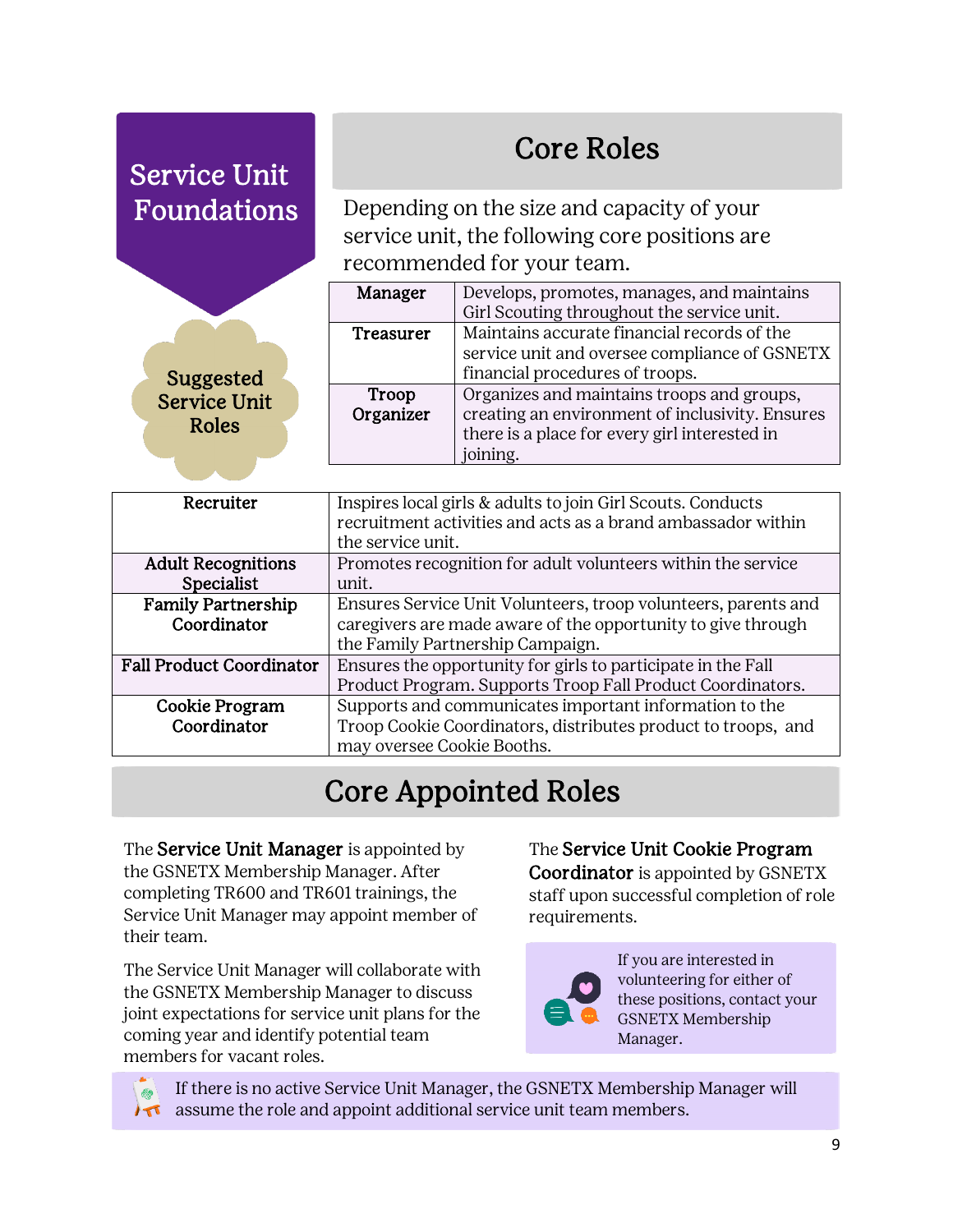#### Support Roles

Depending on the size and capacity of your service unit, the following support positions are recommended for your team.



Service Unit

Foundations



Support roles are not secondary positions on the team. Each oversee important components of the Service Unit.

| <b>Event Coordinator</b> | Plans and carries out service unit activities to meet girls' |
|--------------------------|--------------------------------------------------------------|
|                          | interests and needs.                                         |
| Juliette Coordinator     | Supports individually registered members within the service  |
|                          | unit.                                                        |
| <b>School Liaison</b>    | Build relationships at the grassroots level at local school. |
| Delegate or Alternative  | Represent service unit during Annual Meeting, typically      |
| Delegate                 | held in the spring of each year.                             |
| PR Specialist            | Contacts local news media to publicize service unit and      |
|                          | troop activities.                                            |



Set priorities on which roles are needed first, then build your team around them. Depending on the size of your service unit, some of these roles may layer with other volunteer positions.



View full role descriptions, training guides, and volunteer agreements at [gsnetx.org/suvolunteers](http://www.gsnetx.org/suvolunteers) 

#### Singular Roles

We recognize that at times, volunteers wear many hats. Because these specific service unit roles may require a larger time investment, we recommend these three positions be filled by DIFFERENT individuals on every team.

- **Manager**
- **Treasurer**
- Cookie Program Coordinator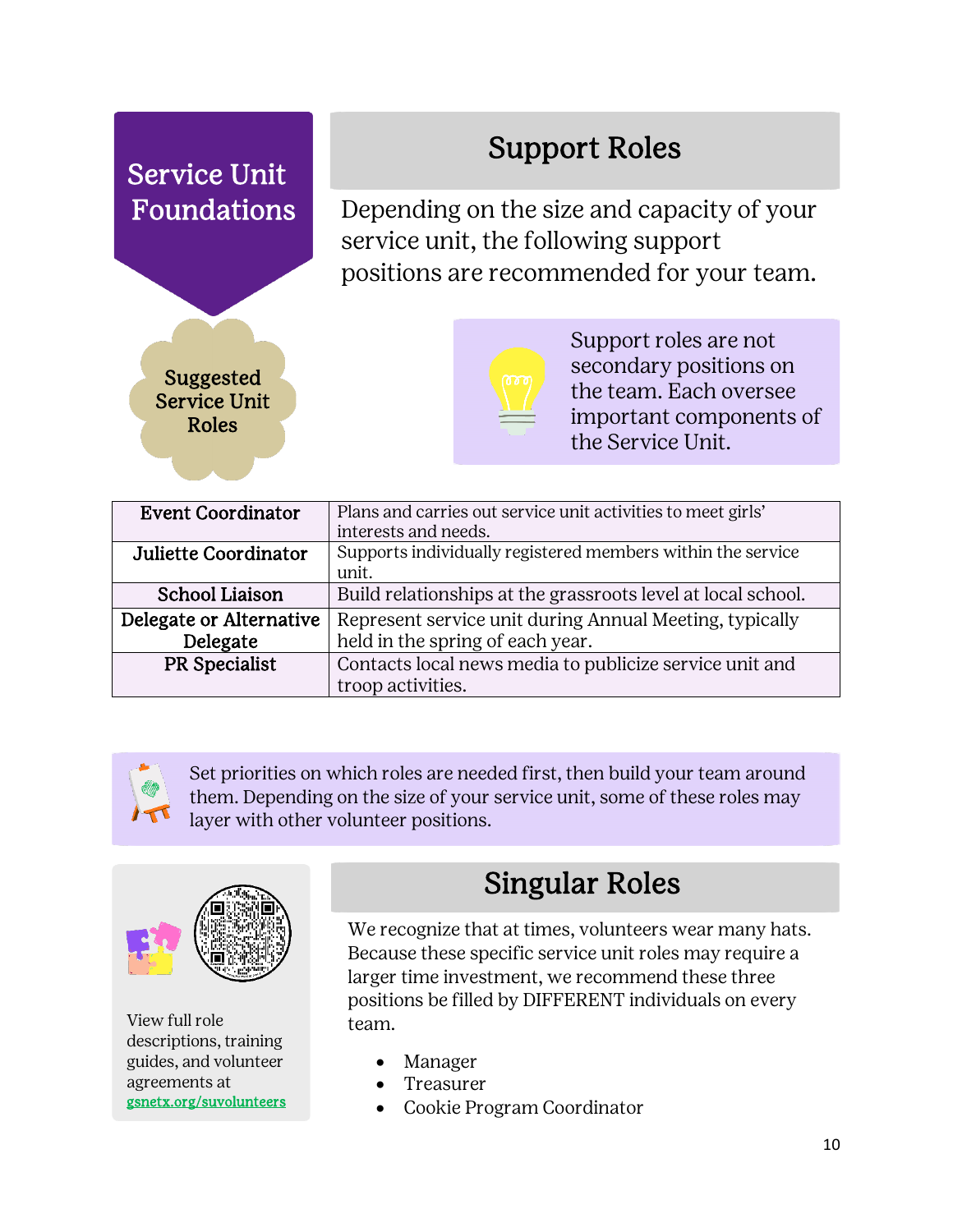> Suggested Service Unit Roles

### Additional Roles

Your service unit may decide that additional positions are necessary to best fit the needs of your area. These are not required by GSNETX.



Formal GSNETX training is only available for core and support roles. However, all volunteers holding additional roles will still be required to complete TR600.

#### Additional roles to consider:

| <b>Outdoor Champion</b>     | Promote, teach, mentor, and support volunteers in providing |
|-----------------------------|-------------------------------------------------------------|
|                             | nature-based activities and outdoor skills to Girl Scouts.  |
| <b>STEM Coordinator</b>     | Work with Events Coordinator to plan or promote STEM        |
|                             | activities within the service unit.                         |
| Mentor                      | Provides guidance and support to volunteer and caregivers   |
|                             | when new troops are formed in the service unit.             |
| Social Media Coordinator    | Share timely service unit information with parents and      |
|                             | caregivers on service unit social media platforms.          |
| <b>Community Service</b>    | Work with Events Coordinator to plan or promote community   |
| Coordinator                 | service activities within the service unit.                 |
| <b>Sunshine Coordinator</b> | Acknowledge birthdays, anniversaries, awards, and           |
|                             | condolences for all members within the service unit.        |

### Every Service Unit Is Different

We recognize that the communities we serve are different. We have different strengths, needs, goals, and resources. Whatever your service unit team looks like, focus on these two things:

1 Keep girls safe.

Ensure every member of the Service Unit Team is registered for the current membership year, with a current background check, and has completed required trainings.



#### Work as a team.

Many hands make light work. Start by filling the positions that you feel are most important to your service unit and build from there. What are the most important roles to fill? Who has the best skillset to fill these? Be specific!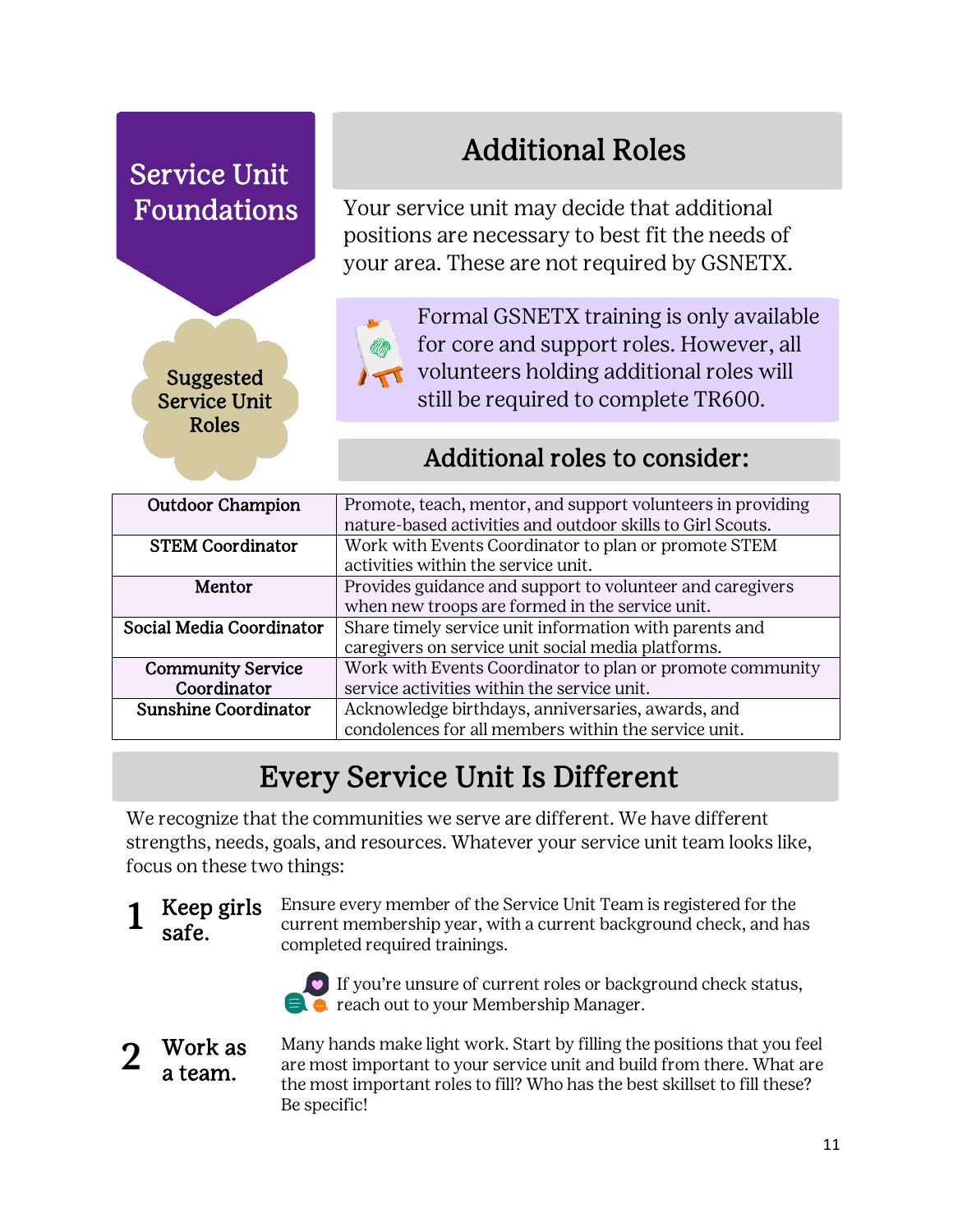

#### Your GSNETX Membership Manager will support you in the following ways:

- $\Box$  Provide superior service to volunteers
- $\Box$  Connect service unit team members with the experts, resources, tools, and information needed to have a successful Girl Scout volunteer experience
- $\Box$  Ensure that membership goals are met, with an emphasis on new member and volunteer recruitment goals
- $\Box$  Assist in the planning and facilitation of the service unit leaders' meeting agendas, as necessary
- $\Box$  Engage in the planning, development, and implementation of service unit action plans
- $\Box$  Support the identification of team members and succession planning for future service unit positions
- $\Box$  At least once per quarter, attend service unit team meetings, service unit leaders' meetings or service unit events to provide additional support to the service unit



For a full list of GSNETX teams and specific staff contact information, visit gsnetx.org/directory.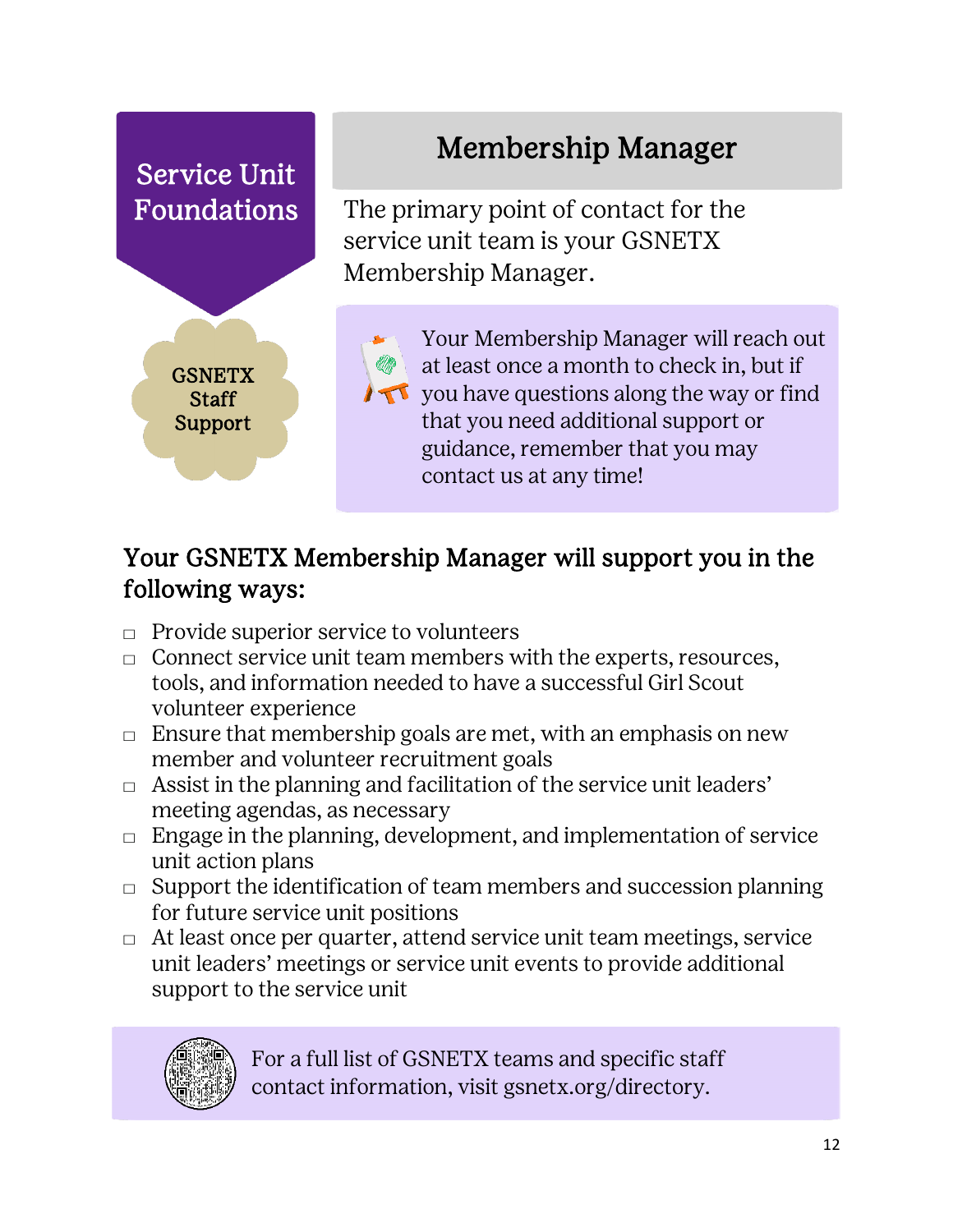Recruitment & Service Unit Support Supports Service Unit Team. Inspires new girls, adults, and volunteers to join. Promotes Girl Scouts throughout assigned area. Placement Helps connect new girls with existing troops. Onboards new troop leaders and creates new troops. First Year Troop Support Encourages and supports first year troop volunteers, including quarterly check ins, social mixers, and trainings. **Troop Support** Supports new and returning troop volunteers including awards, troop transfers, and membership records. Customer Care Helps caregivers and volunteers register for activities, training, camp, and more. Latin & Hispanic Family **Outreach** Fully bilingual team who supports families, girls and volunteers through membership and program opportunities. Volunteer Learning | Oversees trainings and community-building events for Girl Scout volunteers. Girl Experience  $\Box$  Offers programming support to volunteers and helps coordinate events. This includes the STEM, Programs, Outdoor Leadership, Equestrian & Properties teams. **Product Sales** Makes sure all Girl Scouts participating in the Fall Product  $\&$ Cookie Programs can learn the 5 Skills while earning fun rewards. GSNETX Shops | Pick up uniforms, patches, activities, gifts and more! Additional Subject Matter Experts Finance, Fund Development, In-School Programs, Information Technology, Marketing, Outcomes, and Volunteer Relations Service Unit Foundations **GSNETX Staff** Support Subject Matter Experts Your service unit team may receive support from other GSNETX staff members who act as subject matter experts. This combination of efforts is designed to allow your team to receive the best possible support based on specific needs.



For a full list of GSNETX teams and specific staff contact information, visit gsnetx.org/directory.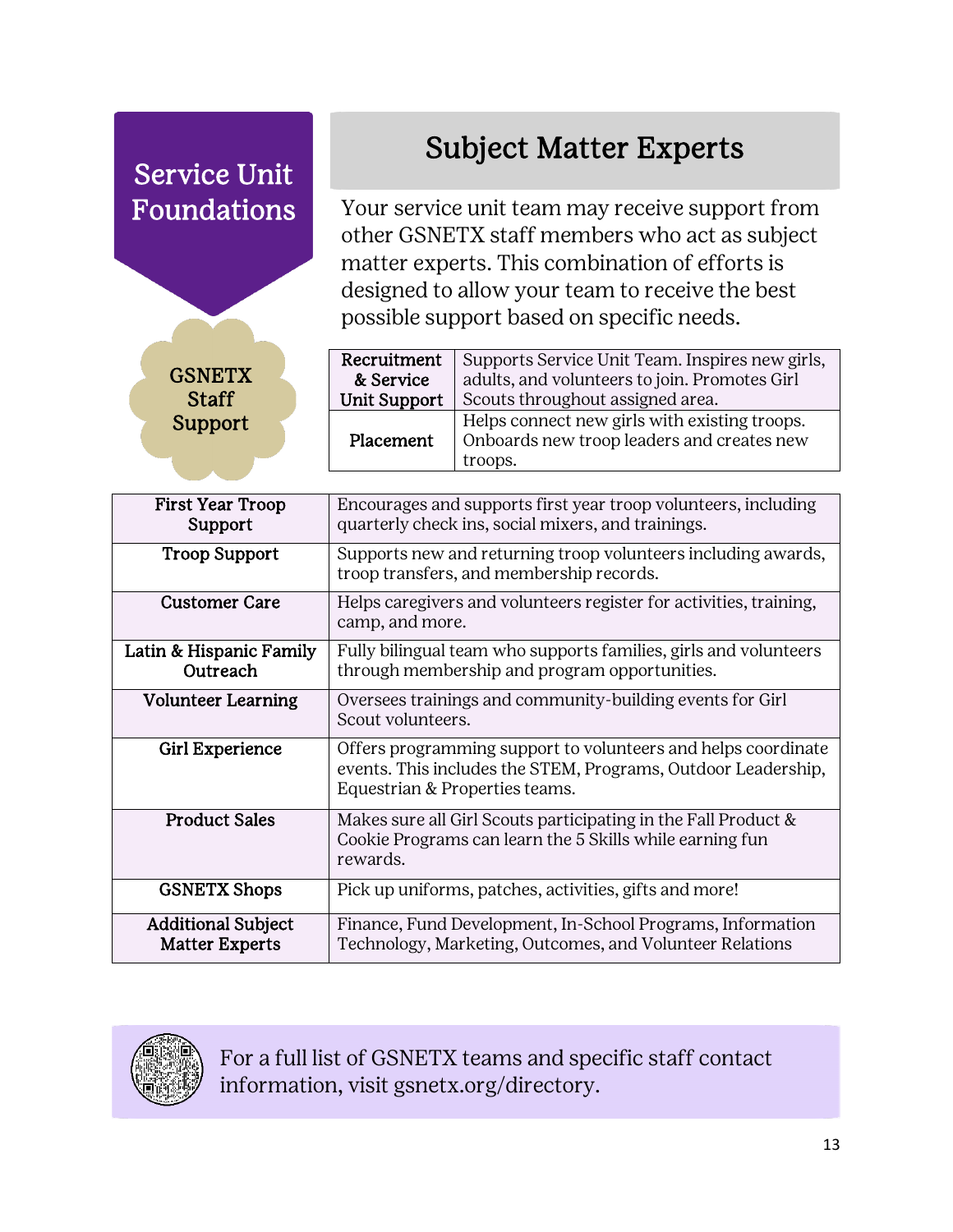### SECTION 2

Keeping Girls Safe & Supporting Volunteers

In this section, we will focus on two major priorities of the service unit team – keeping girl safe and supporting volunteers.

| <b>Keeping Girls Safe</b>    | Pg. 15      |
|------------------------------|-------------|
| <b>Volunteer Resources</b>   | Pg.15       |
| <b>Supporting Volunteers</b> | Pg. 16      |
| <b>Team Behaviors</b>        | Pg. 16      |
| Service Unit Conflict        | Pg. 17-18   |
| L.E.A.P.                     | $Pg. 19-20$ |

If you are following along with TR600 training in gsLearn, this portion will take approximately 16 minutes to complete.

 $\bullet$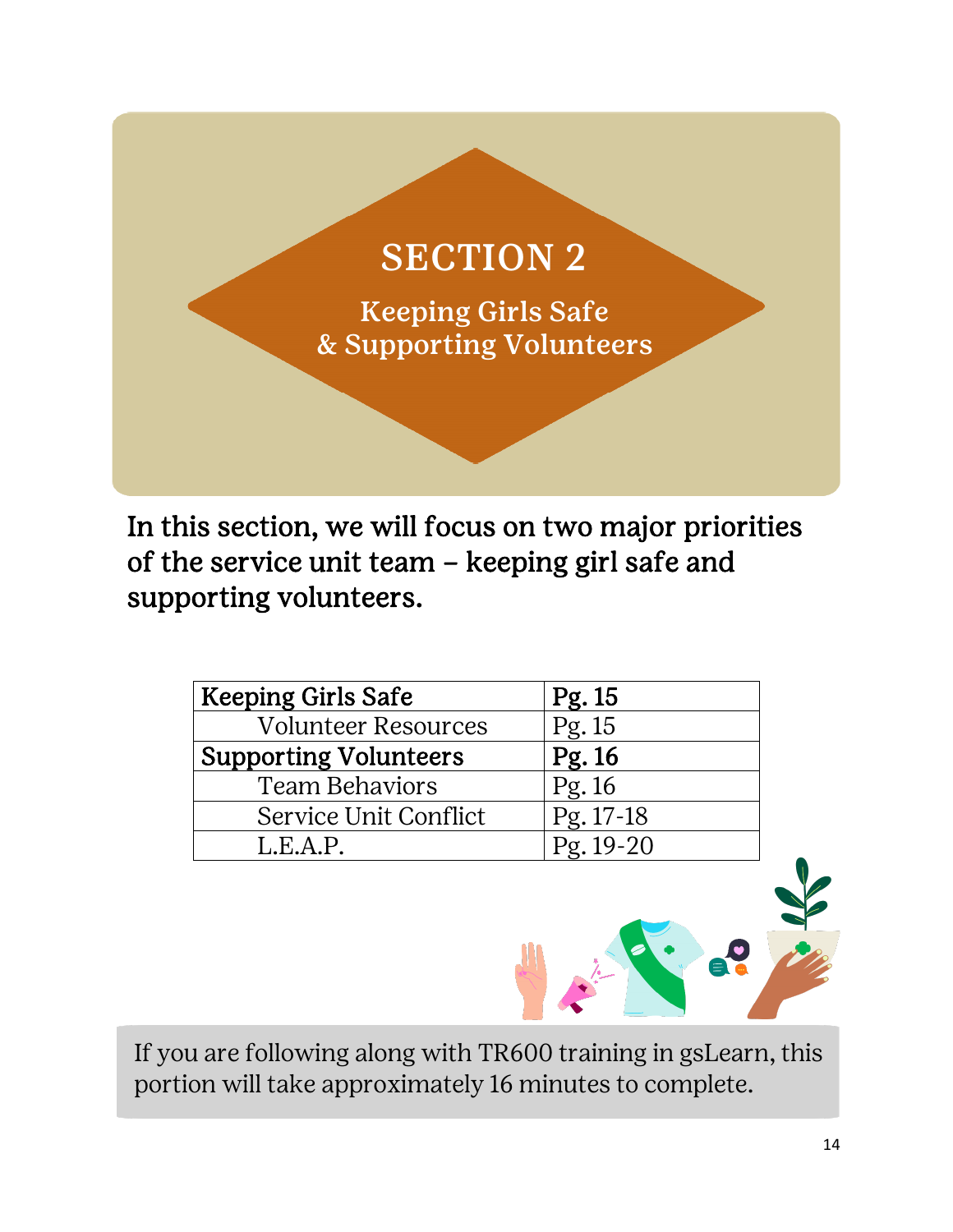#### Keeping Girl Scouts Safe

Volunteer **Resources** 



When it comes to working with our girls and adults, creating a healthy and safe environment is incredibly important. This is a shared responsibility among Girl Scouts of Northeast Texas, service unit team members, troop volunteers, Girl Scout parents, and even the girls themselves.

#### Volunteer Trainings

| Required     | All required volunteer trainings are available in gsLearn. |
|--------------|------------------------------------------------------------|
| Trainings    | After logging in, type code 597 in the search box. For     |
|              | more information, visit gsnetx.org/training.               |
|              | Located in gsLearn, TR402 provides safety measures and     |
| <b>TR402</b> | support to our volunteers. Beginning with the 2021-2022    |
|              | membership year, all GSNETX volunteers are required to     |
|              | take this course every two years.                          |

#### Additional Resources

| <b>Situation Responsive</b>                  | Current and situation-responsive safety information can always be                                                                                                                                                                                                                                                                                                                                                                                                                                                 |
|----------------------------------------------|-------------------------------------------------------------------------------------------------------------------------------------------------------------------------------------------------------------------------------------------------------------------------------------------------------------------------------------------------------------------------------------------------------------------------------------------------------------------------------------------------------------------|
| <b>Safety Information</b>                    | found at <b>gsnetx.org/safety</b> .                                                                                                                                                                                                                                                                                                                                                                                                                                                                               |
| Volunteer Policies &<br><b>Procedures</b>    | This is a governing document all adult members agree to abide by<br>when they register. It helps outline processes and procedures to<br>minimize risk before events and activities occur. It also includes steps<br>to take if an incident regarding safety does occur that needs<br>documented.<br>This document is updated annually. Any elements that have changed<br>from the previous year are highlighted in the document itself and also<br>summarized at the end at <b>gsnetx.org/volunteerpolicies</b> . |
| <b>Volunteer Essentials</b>                  | In addition to GSNETX Policies & Procedures, more information can<br>be found on the pages of Volunteer Essentials.<br>gsnetx.org/volunteeressentials                                                                                                                                                                                                                                                                                                                                                             |
| <b>Activity Approvals</b>                    | Some Girl Scout events and activities may require extra levels of<br>safety, care, and permission. In these instances, volunteers should use<br>the GSNETX Activity Approval Form. Regular troop meetings and<br>most standard day trips do not require approval, including virtual<br>activities.gsnetx.formstack.com/forms/activityapproval                                                                                                                                                                     |
| <b>Safety Activity</b><br><b>Checkpoints</b> | For a full list of activities requiring Activity Approvals, please see our<br>GSNETX Approval Chart on page 6 of the GSNETX Safety Activity<br>Checkpoints document. gsnetx.org/safetycheckpoints                                                                                                                                                                                                                                                                                                                 |
| Non-Member Insurance                         | Anyone regularly participating in Girl Scout meetings, events and<br>activities should become registered Girl Scout members. Girl Scout<br>members are covered under supplemental activity insurance. At<br>times, volunteers may decide to hold events that include family<br>members who aren't registered members. GSNETX has low-cost non-<br>member insurance that may be purchased for these events. This<br>Non-Member Insurance Plan form is available at gsnetx.org/forms.                               |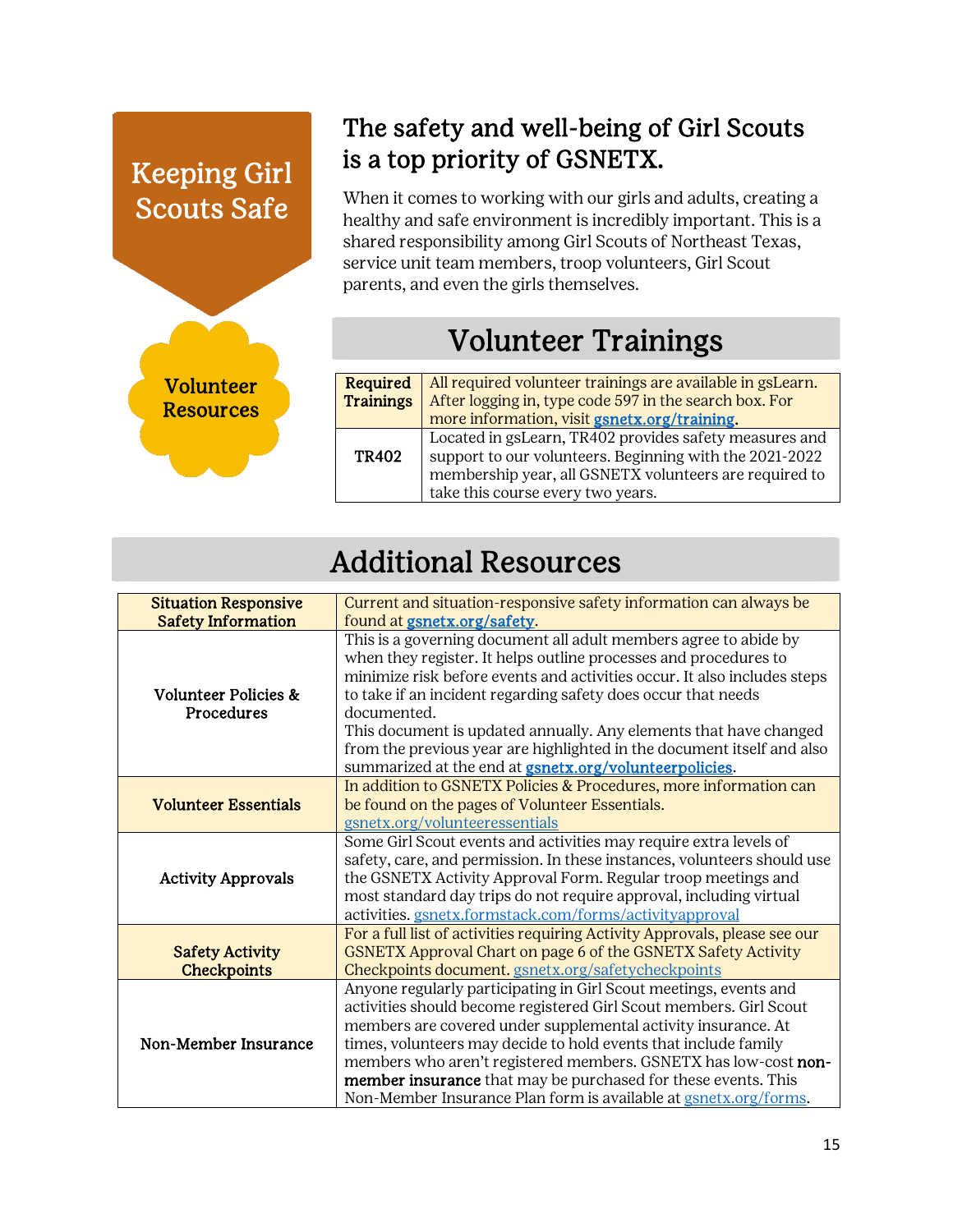### Supporting Volunteers



Depending on your service unit, you may have a strong, full team, or you may find that you need to build the service unit team altogether.

Different adults – volunteers, parents, troop leaders, community members, and recent Girl Scout graduates – can bring a wide variety of perspectives, talents and skills to any position on the team. As you join the team, here are some behaviors to look for in others and yourself.

- 1 Working in an **organized** manner will set your team up for success. As a team, discuss expectations, priorities, and best practices.
- 2 Communicate with your volunteers, troop leaders, parents, girls, and GSNETX staff. Communication should be timely, accurate and frequent enough to get your message across and keep everyone well‐informed while not overloading anyone's inbox or overwhelming them.
- 3 Girls need mentors now more than ever before. Having a team of **passionate volunteers** who believe in our mission is imperative.
- 4 A positive perspective is also a must-have on the Service Unit Team.
- **5** Collaborate with one another while encouraging honesty and feedback.
- 6 All Service Unit Team members must meet the **training** requirements for their position.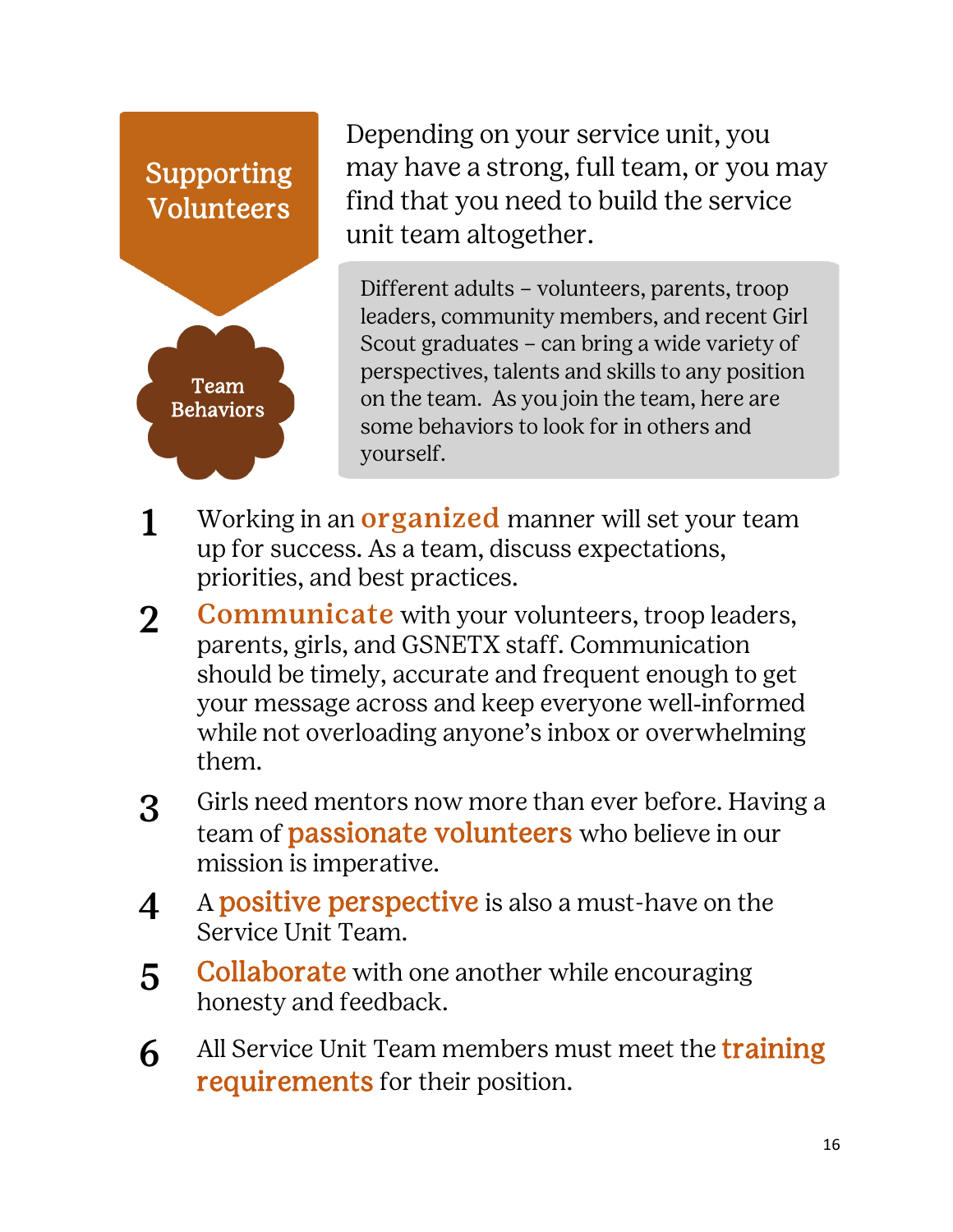#### Keeping Girl Scouts Safe



### There are different levels of conflict intensity.

Occasionally, members of the service unit team may need to assist with resolving conflicts between volunteers, girls, parents, troop leaders or even the service unit team members themselves.

By understanding the possible escalation of conflict, it is possible to keep a conflict from escalating to a point where it becomes unmanageable.

| <b>Difference</b>   | People have various views about their world and<br>circumstances and those views don't always align with<br>others.                                                                                                                  |
|---------------------|--------------------------------------------------------------------------------------------------------------------------------------------------------------------------------------------------------------------------------------|
| Misunderstanding    | People make presumptions, and "filter" what others say<br>through their own experiences, knowledge, and beliefs.<br>This is a critical stage of conflict and one in which the<br>situation can escalate quickly, depending upon how  |
|                     | people respond.                                                                                                                                                                                                                      |
| <b>Disagreement</b> | People can explore disagreements and debate issues to<br>learn from each other. The danger lies in letting emotions<br>get out of control.                                                                                           |
|                     | While some level of emotion is okay, when people become<br>too passionate, they can lose their reasoning and say or do<br>things they later regret.                                                                                  |
| Discord             | The discomfort is apparent. Emotions run high at this<br>point.                                                                                                                                                                      |
|                     | Consequently, a person may try to avoid the other person,<br>avert eye contact, or say things that are hurtful.                                                                                                                      |
|                     | This stage of conflict is damaging to relationships.                                                                                                                                                                                 |
| Polarization        | People often recruit others to join their cause; make<br>themselves "right" and others "wrong"; expend a lot of<br>energy to defend their position and demean the other<br>person; and refuse to work toward resolving the conflict. |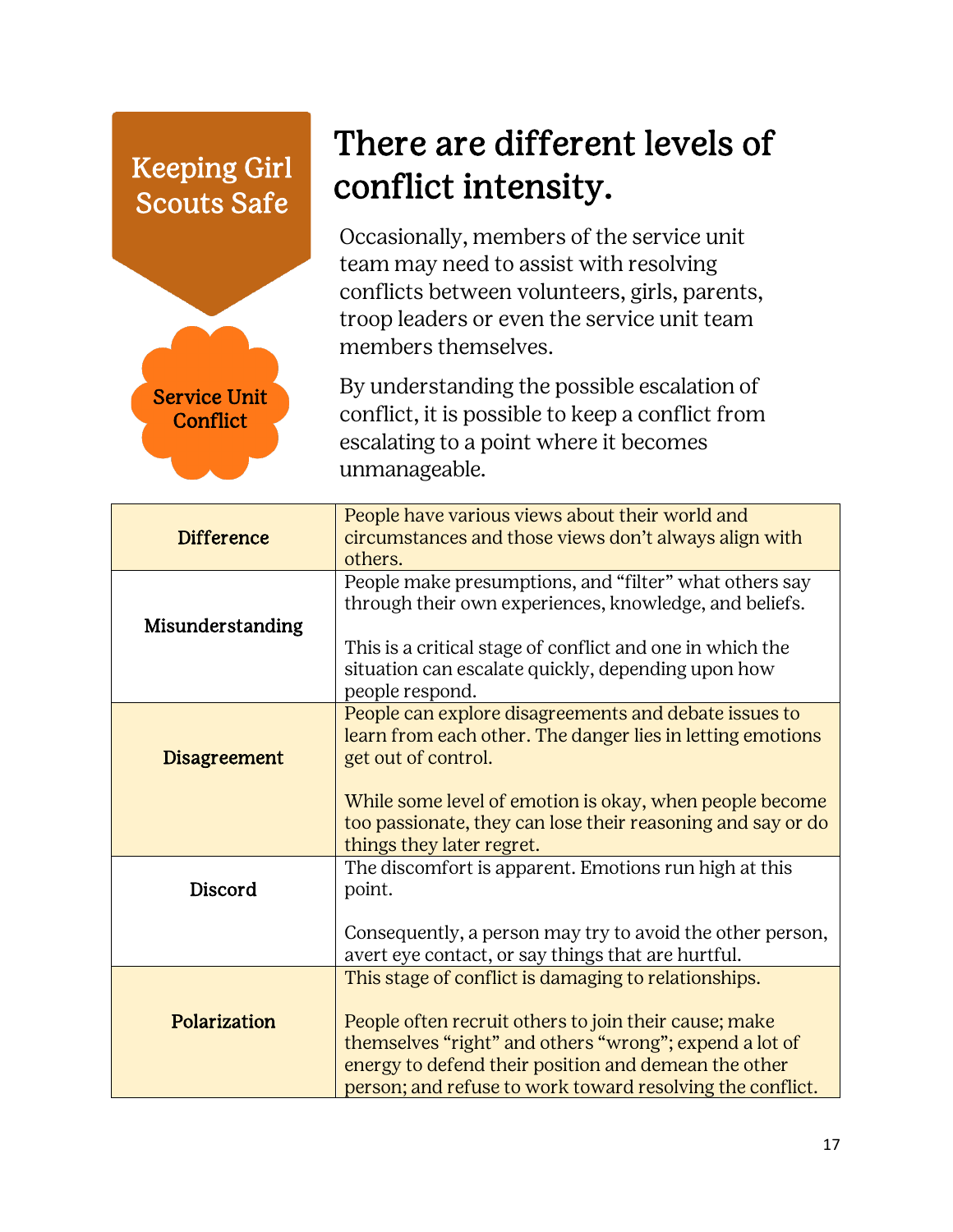

#### 1. Listen. People want to be heard.

A vast majority of the time, the only thing someone with a concern, complaint or question wants is simply for someone to listen.

- They don't expect that you can move mountains.
- They don't expect that you'll know every "right" answer.
- They simply want to know that someone is acknowledging them and their situation.

#### How to listen well:

- **Stop** what you are doing and make the person your priority. If it's not an appropriate time, ask to speak with them when you can devote your entire attention.
- Paraphrase. Restate the message to test your understanding.
- Clarify thoroughly to bring all information into sharper focus.

#### 2. Empathize. People want to be understood.

Empathizing lets the other person know that you understand where they are coming from and their unique point of view.

As we mentioned earlier, people want to be understood. This does not necessarily mean you're saying that you agree with them but does let them know that you are on the same team. You don't have to agree to be understood.



#### How to empathize well:

- Remember that individuals with strong emotions seek to be understood. Accept others' right to their own feelings.
- Stay **authentic**. Relate to their experience and confirm your support and appreciation.
- Acknowledge that a difficult situation exists, and you are on the same team to find a fair resolution.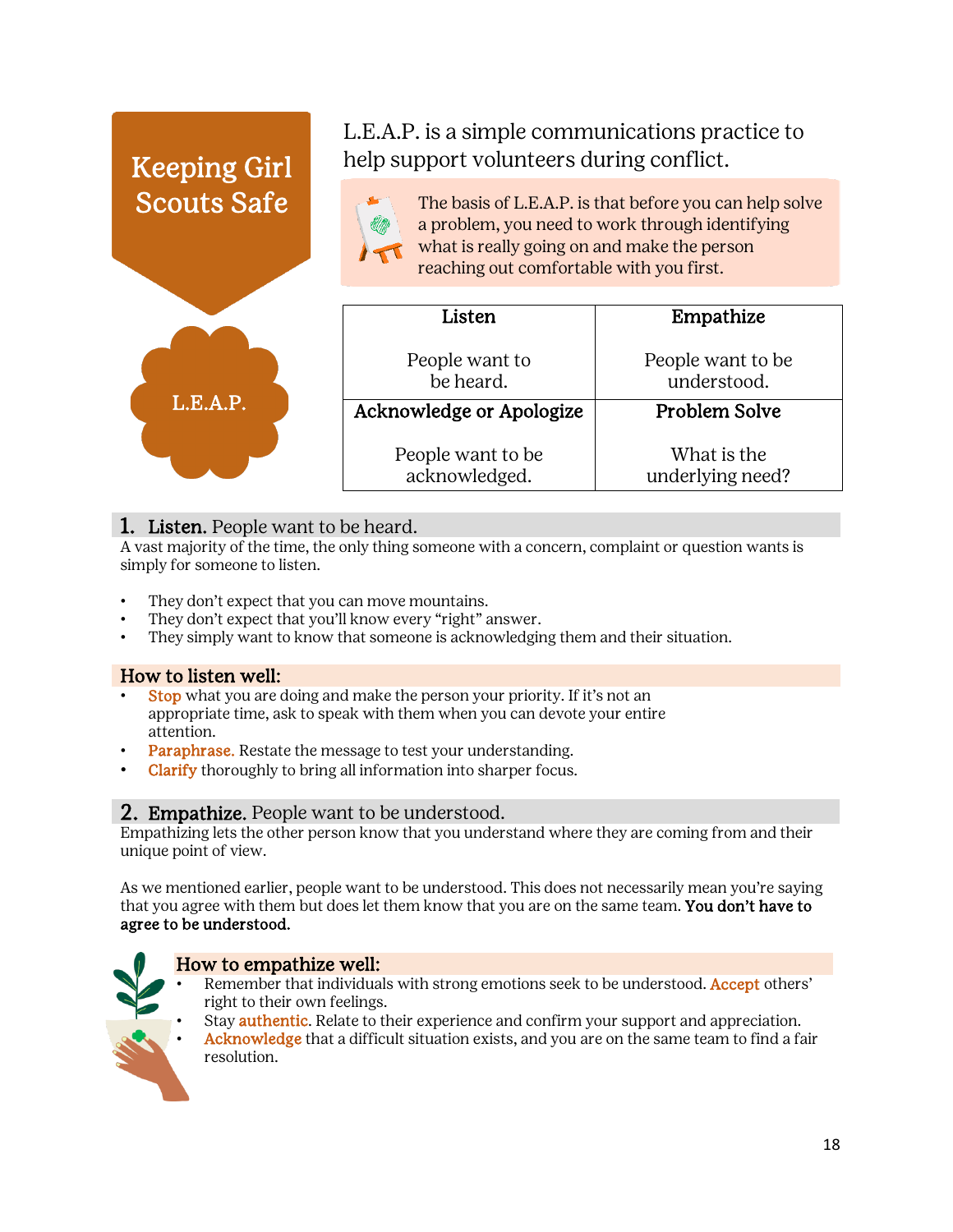

**3. Acknowledge or Apologize**<br>This step has 2 parts. Acknowledging the problem and then agreeing on common ground.

In addition to agreeing on what the problem is, it is helpful to find common ground. What are other areas of agreement or other areas of common experience? Sometimes it can be as simple as relating to everyday experiences. The challenge is to see the other person as a person and not just a problem.

When it comes to L.E.A.P., the most important thing to remember is that you are not (necessarily) apologizing for something you have done, or any one person has done- just that the situation has occurred.

It's not personal. Try to stay focused on the situation, and not personal bias.

#### How to acknowledge or apologize well:

- Stay sincere.
- Keep it simple.
- Don't take it personally. Remember it's not about you, it's about what has happened.

4. Problem Solve<br>Problem solving is the last step in this process. Once you've gathered the facts, let the person know you are on the same team and acknowledged their concerns, you are now prepared to take steps to address the issue at hand.

After gathering the facts, what is the underlying need?

Remember – the problem they bring to the table is rarely the actual problem.

#### How to problem solve well:

- Determine the underlying need. What do they want? What do they need? It's not always the first thing they say.
- Discover the intention behind the proposed solutions.
- Connect with the intention of reaching a balanced, two-sided agreement.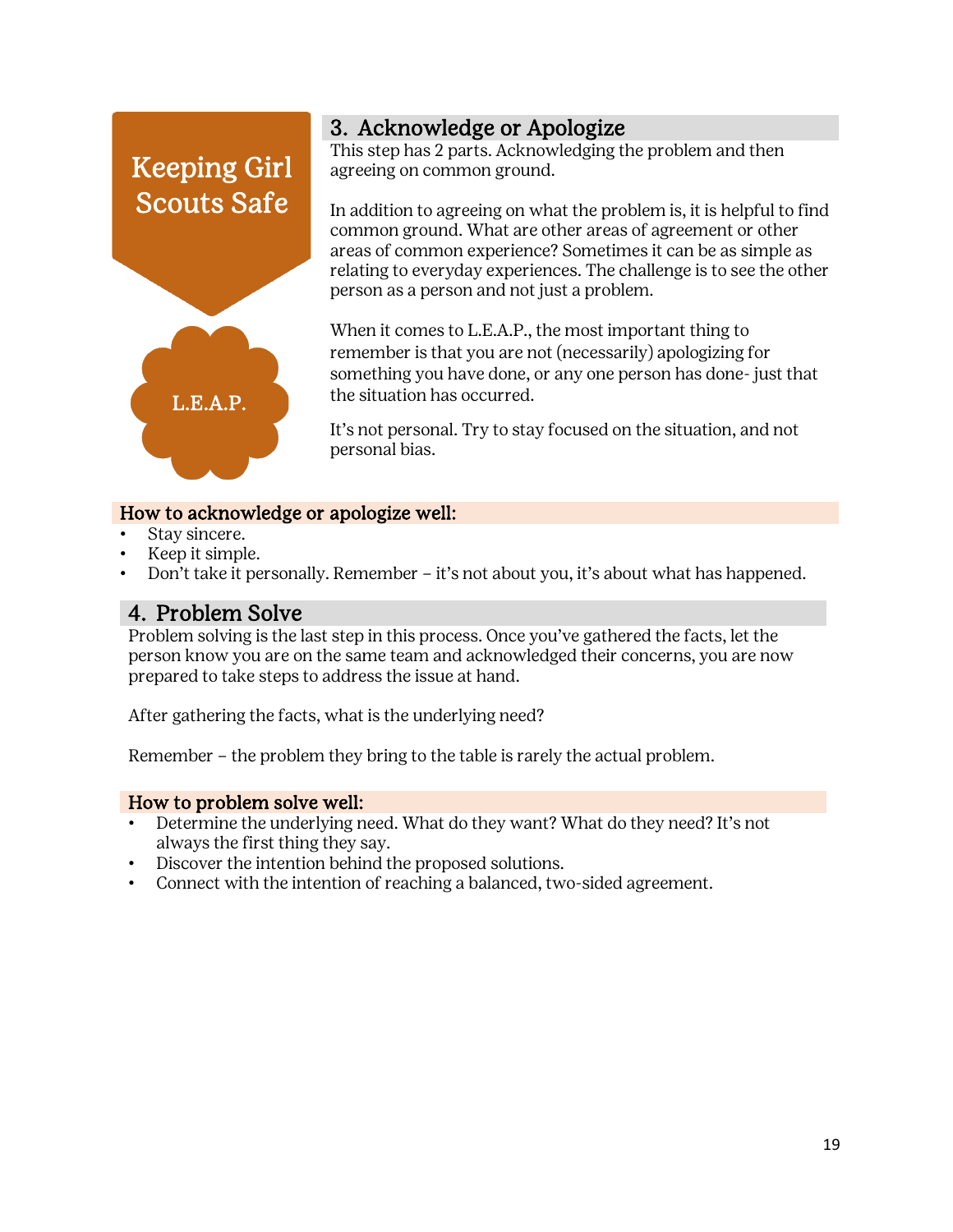#### Keeping Girl Scouts Safe



#### Resolving Conflict: A Proactive Approach

Sometimes, issues appear from a complainant who either misunderstands or has incomplete information about their role or other aspect of Girl Scouting. As a Service Unit Volunteer, you can participate in and guide others with information that may answer their concerns. This includes sharing GSNETX resources and your knowledge and expertise.

GSNETX has specific guidelines in our **Volunteer Policies** [and Procedures r](http://www.gsnetx.org/volunteerpolicies)egarding conflict escalation that all service unit team members should follow, including escalation to staff members.

Girl Scout volunteers do not have the authority to end another member's Girl Scout membership or participation in Girl Scouts or a specific Girl Scout troop, for either adults or girls. GSNETX staff must be consulted when issues arise that involve an adult or girl's successful participation in a troop, or that involve an adult in a volunteer role.

#### Review these three topics in Volunteer Policies and Procedures before you begin your service unit role:

- Conflict Escalation and Resolution (page 8-9)
- Inclusivity (page 9)
- Finances / outstanding funds (page 33)

#### Conflict Escalation Procedure

At times, conflict resolution may require assistance from GSNETX staff. When a conflict arises between individuals or an individual and the council, the circumstances surrounding the conflict should be discussed with the immediate supervisor, such as the Service Unit Manager, Committee Chair, GSNETX Membership Manager, and all parties involved.



If the conflict remains unresolved despite following the steps listed in GSNETX Policies & Procedures, any of the involved parties may request, complete, and submit a GSNETX Escalation Form and send it to the appropriate GSNETX staff member. GSNETX will promptly investigate the grievance and take further action, including a conference with all the parties involved in order to best resolve the conflict.

If this group is still unable to reach a solution after the steps already outlined have been followed, the unresolved conflict may be taken to the next level of supervision as necessary and appropriate. In the event the conflict concerns finances, all records including bank statements, receipts, the most recent Annual Troop/SU Financial Report and any other financial records may be requested, and an audit may be conducted.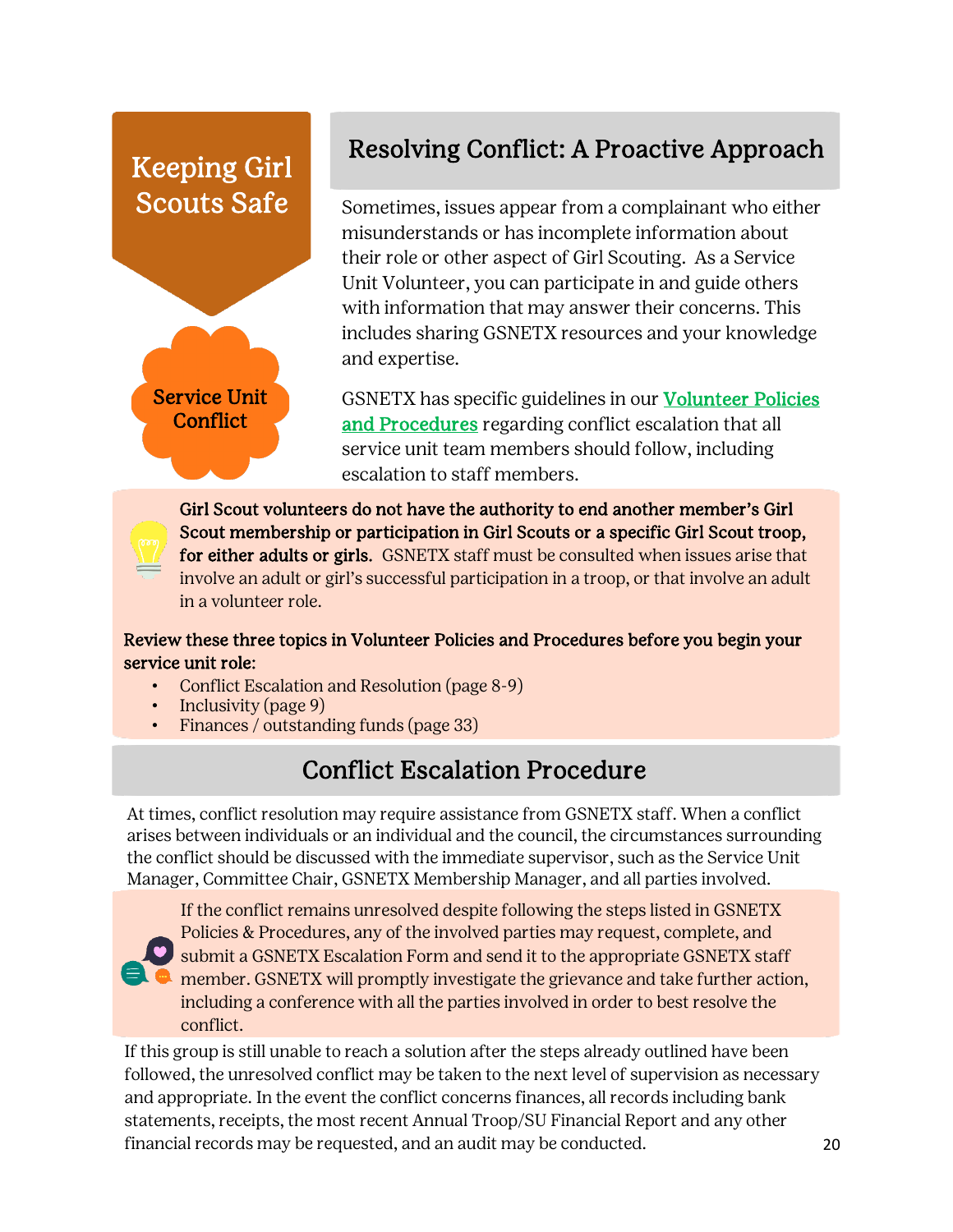

At GSNETX, our top priority is making sure both girls and volunteers have every resource needed to enjoy your Girl Scout experience.

In this final section, we will view resources available just for GSNETX Service Unit teams.

| ' Looker          | Pg. 22     |
|-------------------|------------|
| President's Award | $ $ Pg. 23 |



If you are following along with TR600 training in gsLearn, this portion will take approximately 16 minutes to complete.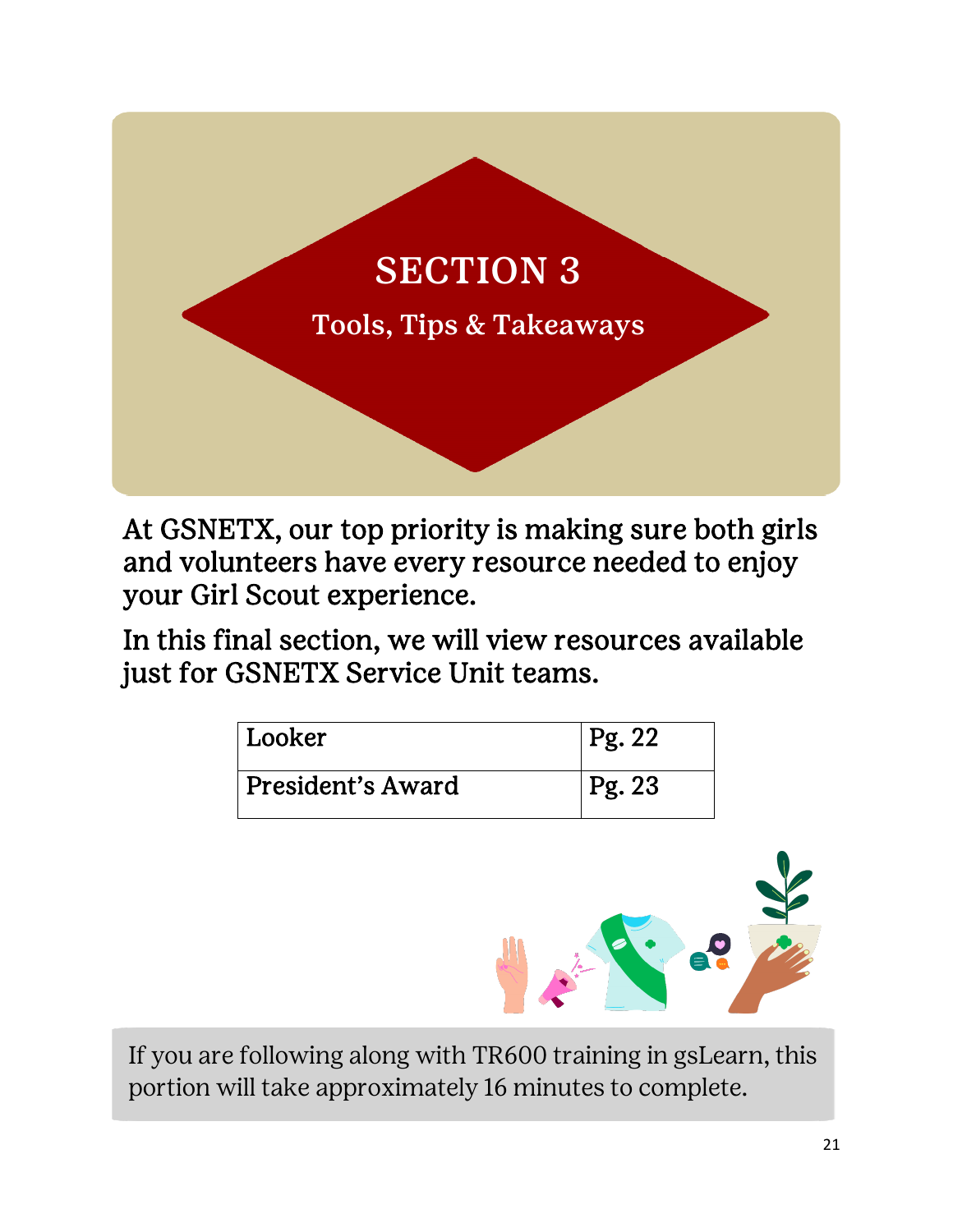# Tools, Tips & Takeaways

Looker

Looker is your best resource for the most up to date membership rosters at both the troop and service unit level.

#### Service Unit Volunteers wanting Looker access must follow these 5 steps:

- 1 Register or renew for the current membership year
- 2 Register for your current Service Unit role
- 3 Your background check must be current
- 4 Complete a [Volunteer Agreement](http://www.gsnetx.org/volunteeragreement)
- 5 Send a Looker request to **susupport@gsnetx.org**

#### 5 Looker reports are available for Service Unit Volunteers.

|   | <b>SU Roster: Full</b><br>Roster            | A roster list of all members in a given service unit,<br>including current girl members, current adult<br>members, and lifetime members who are registered for<br>the membership year.<br>This report includes contact information, eligibility<br>status, and email and photograph permission<br>information. This information can be updated by troop<br>leaders, parents, or through the Troop Changes Form. |
|---|---------------------------------------------|-----------------------------------------------------------------------------------------------------------------------------------------------------------------------------------------------------------------------------------------------------------------------------------------------------------------------------------------------------------------------------------------------------------------|
|   | SU Roster: Troop<br>Details                 | A list of all active troops within the service unit and<br>information about meetings, members, and openings<br>for girls to join. This information can be updated<br>through the Troop Update Form.                                                                                                                                                                                                            |
| 3 | SU Roster: New in<br>the Last Two Weeks     | A list of all girl and adult members who have joined for<br>the current membership year in the past two weeks.                                                                                                                                                                                                                                                                                                  |
|   | <b>SU Roster:</b><br>Membership<br>Analysis | A visual analysis showing a year over year comparison<br>of number of girls, adults, and active troops as well as<br>number of volunteers by position and girls by grade of<br>current membership year.                                                                                                                                                                                                         |
| 5 | SU Roster: gsLearn<br>Summary               | A list of all trainings for volunteers in the SU in gsLearn,<br>including those completed, in progress, and assigned.<br>All future training completions will be found here.                                                                                                                                                                                                                                    |



#### Looker training is available in gsLearn for Service Unit Volunteers.

Reach out to your Membership Manager if you have additional questions on reading these reports.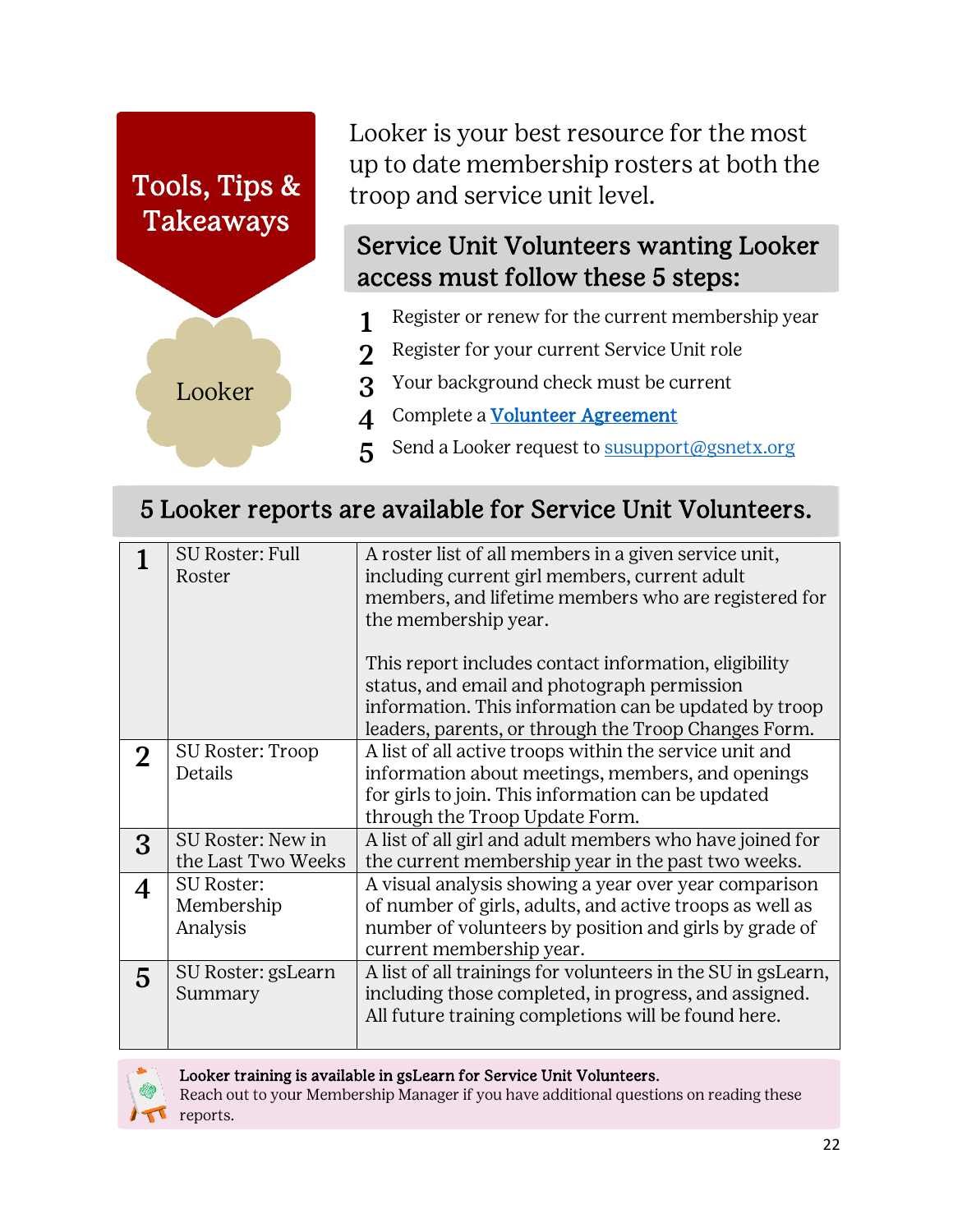## Tools, Tips & Takeaways President's Award

The President's Award is the highest award any service unit can receive and recognizes the success and contributions of your service unit team.

This is an annual award that asks questions about the plans, results, and goals for improvement across the service unit to support their local Girl Scouts community.

#### Purpose of the President's Award

All service units are strongly encouraged to apply for the award, not only to receive recognition but also to evaluate the entire membership year.

Use the President's Award to show off the accomplishments of your troops as well as your service unit!

#### Apply as a Team

Many service units will ask volunteers to post these types of things on their Service Unit Facebook page or will send out an end-of-year survey to help collect the information.

Even if you're not able to complete the application all together, send your completed application to other team members, troop leaders, or even your staff support team to get feedback, ideas, and suggestions. The more information and details you give, the better.

#### Approval Process How to Apply

Applications for the President's Award are reviewed and evaluated by a volunteer committee. Each section of the application has a range of points. Every section of the application allows for partial points.

Even if you didn't reach a certain goal, giving details about the efforts you made toward success, and what your plans are for the future, will help give the committee insight (and probably get you more points in the process!)

Blank versions of the President's Award are available at the beginning of each Membership Year. Final President's Award applications are customized for each service unit by GSNETX staff in June of each year. This custom application includes specific data points, specifically membership goal progress.

Completed submission due dates are either in late June or early July and are listed on the form.

The President's Award recipients are announced at GSNETX Kickoff in August each year.